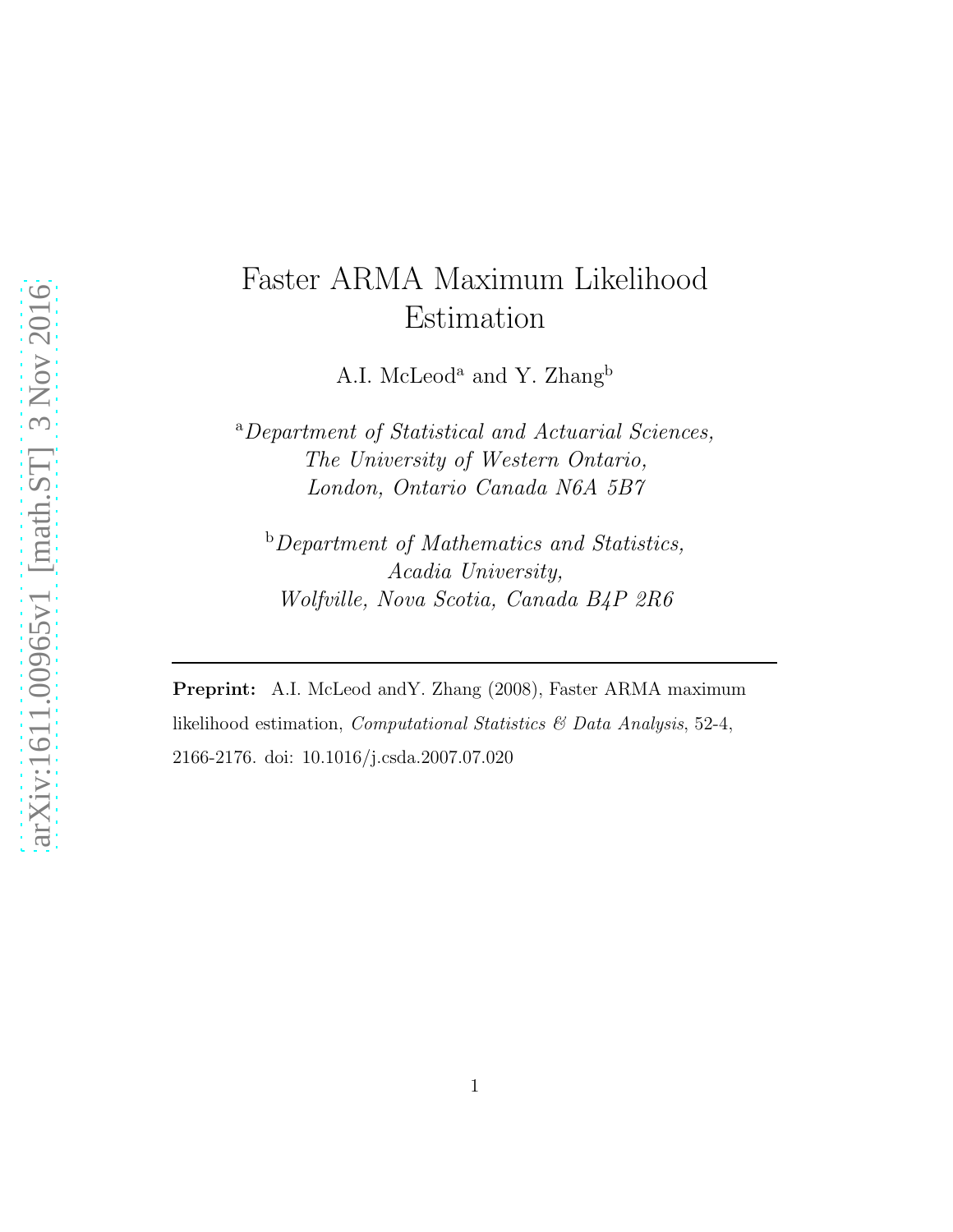#### Abstract

A new likelihood based AR approximation is given for ARMA models. The usual algorithms for the computation of the likelihood of an ARMA model require  $O(n)$  flops per function evaluation. Using our new approximation, an algorithm is developed which requires only  $O(1)$  flops in repeated likelihood evaluations. In most cases, the new algorithm gives results identical to or very close to the exact maximum likelihood estimate (MLE). This algorithm is easily implemented in high level Quantitative Programming Environments (QPEs) such as Mathematica, MatLab and R. In order to obtain reasonable speed, previous ARMA maximum likelihood algorithms are usually implemented in C or some other machine efficient language. With our algorithm it is easy to do maximum likelihood estimation for long time series directly in the QPE of your choice. The new algorithm is extended to obtain the MLE for the mean parameter. Simulation experiments which illustrate the effectiveness of the new algorithm are discussed. Mathematica and R packages which implement the algorithm discussed in this paper are available (McLeod and Zhang, 2007). Based on these package implementations, it is expected that the interested researcher would be able to implement this algorithm in other QPE's.

Keywords: Autoregressive approximation; Efficiency of the sample mean; Maximum likelihood estimator; High-order autoregression; Long time series and massive datasets; Quantitative programming environments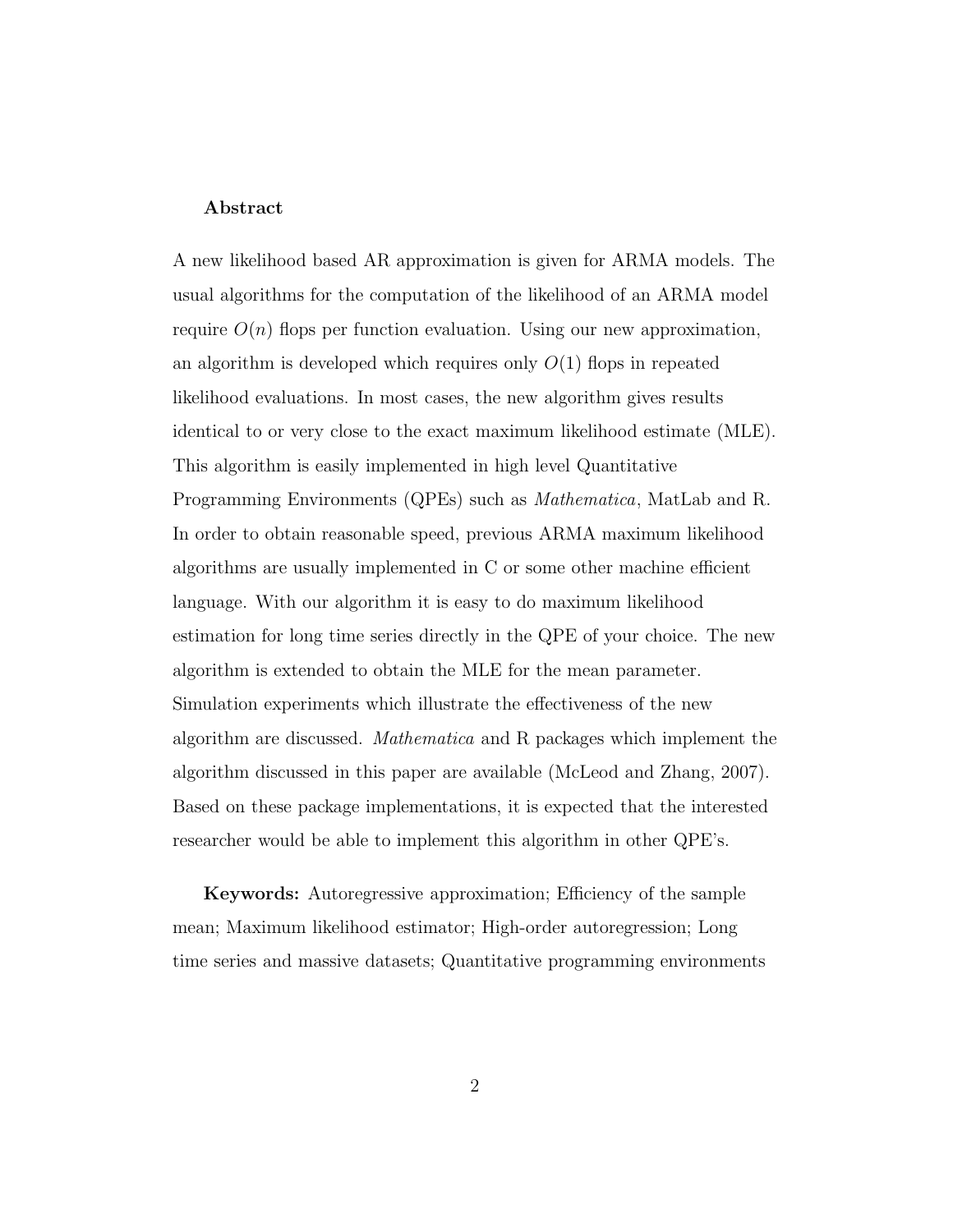### 1. Introduction

The  $ARMA(p, q)$  model may be written in operator notation as  $\phi(\mathcal{B})(z_t - \mu) = \theta(\mathcal{B})a_t$ , where  $\mathcal B$  is the backshift operator on t,  $\phi(\mathcal{B}) = 1 - \phi_1 \mathcal{B} - \ldots - \phi_p \mathcal{B}^p$ ,  $\theta(\mathcal{B}) = 1 - \theta_1 \mathcal{B} - \ldots - \theta_p \mathcal{B}^q$ ,  $\mu$  is the mean of  $z_t$ and  $a_t$  is assumed to be Gaussian white noise with mean zero and variance  $\sigma_a^2$ . It is assumed that  $z_t$  is causal-stationary and invertible so that all roots of  $\phi(\mathcal{B})\theta(\mathcal{B})=0$  are outside the unit circle. For model identifiability it is assumed that  $\phi(\mathcal{B})$  and  $\theta(\mathcal{B})$  have no common factors. Given n consecutive observations from this time series model,  $z_1, \ldots, z_n$ , the log-likelihood function was discussed by Box, Jenkins and Reinsel (1994), as well as many other authors. Other asymptotically first-order efficient methods are available, such as the  $HR$  algorithm (Hannan and Rissanen, 1982) but many researchers prefer methods of estimation and inference based on the likelihood function (Barnard, Jenkins and Winsten, 1962; Fisher, 1973; Box and Luceño, 1997,  $\S12B$ ) and Taniguchi (1983) has shown that MLE is second-order efficient. Some of the widely used algorithms for ARMA likelihood evaluation are listed in Box and Luceño  $(1997, §12B)$ . All of these algorithms require  $O(n)$  flops per likelihood evaluation. The algorithm presented in §3 requires only  $O(1)$  flops per evaluation and so is much more efficient for longer time series. This is especially important when implementing the algorithm in a high level QPE. For example, one may be interested in forecasting long time series in biomedical signal processing using MatLab (Baura, 2002,  $\S 7.1$ ). In  $\S 2$  we discuss the AR(p) case and in §3 the extension to the  $ARMA(p, q)$  case.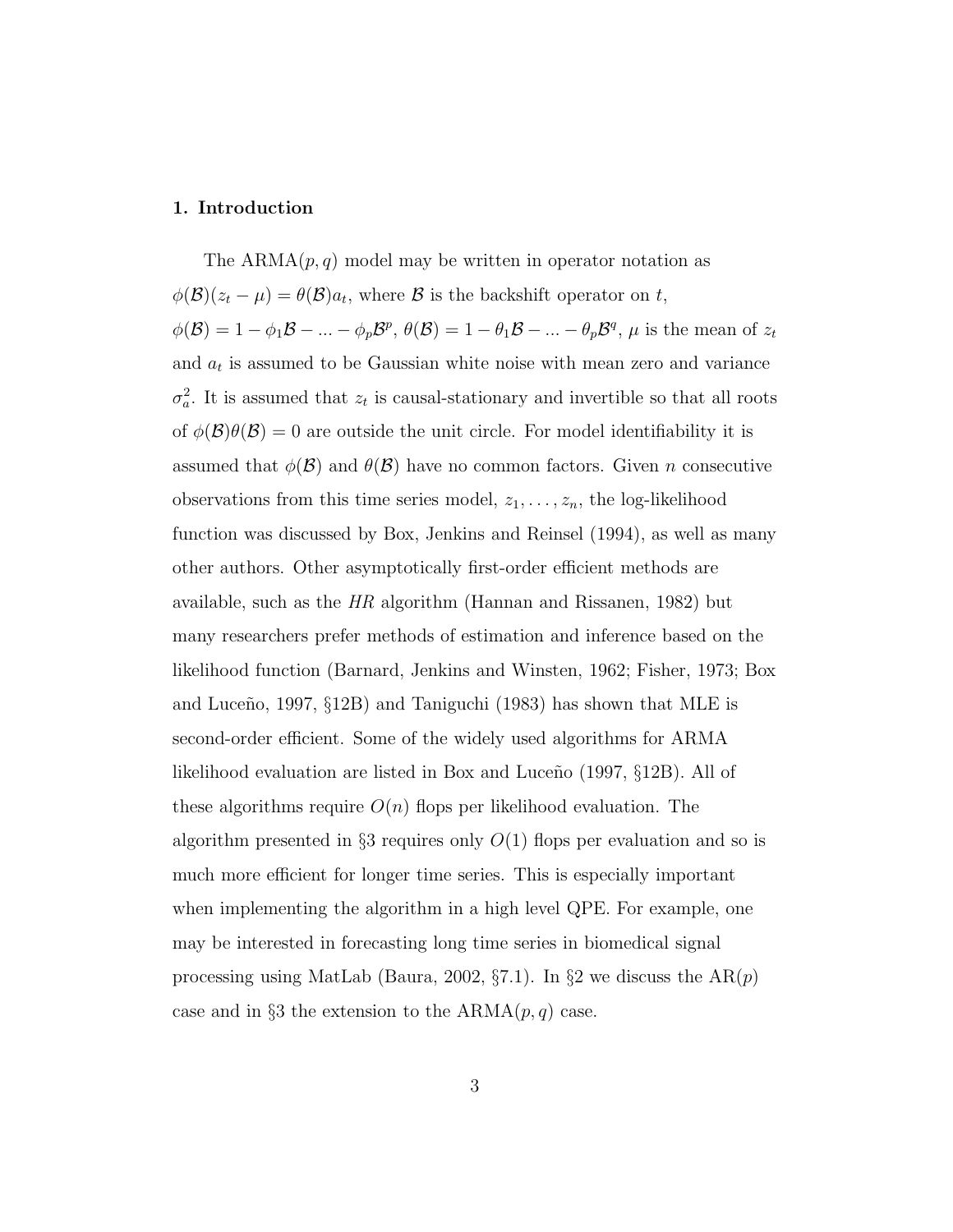## 2.  $AR(p)$  Case

#### 2.1. Exact Likelihood Function

It follows from Champernowne (1948, eq. 3.5) and Box, Jenkins and Reinsel (1994, eqn. A7.4.10) that the log-likelihood function may be written

$$
L(\phi, \mu, \sigma_a^2) = -\frac{n}{2} \log(\sigma_a^2) - \frac{1}{2} \log(g_p) - S(\phi, \mu) / (2\sigma_a^2),\tag{1}
$$

where  $\phi = (\phi_1, \ldots, \phi_p)$ ,  $g_p = \det(\Gamma_n \sigma_a^{-2}) = \det(\Gamma_p \sigma_a^{-2})$ ,  $\Gamma_n$  is the covariance matrix of  $n$  successive observations,

$$
S(\phi, \mu) = \beta' D \beta,\tag{2}
$$

where D, the Champernowne matrix, is the  $(p+1) \times (p+1)$  matrix with  $(i, j)$ -entry,

$$
D_{i,j} = D_{j,i} = (z_i - \mu)(z_j - \mu) + \ldots + (z_{n+1-j} - \mu)(z_{n+1-i} - \mu) \tag{3}
$$

and  $\beta = (-1, \phi)$ . It should be pointed out that Champernowne (1948, p.206) assumes  $n > 2p$ . However, it may be shown (McLeod and Zhang, 2007) that eqn. (2) is valid if and only if  $n \geq 2p$ .

Maximizing over  $\sigma_a^2$ , the concentrated log-likelihood may be written

$$
L_c(\phi, \mu) = -\frac{n}{2} \log(S(\phi, \mu)/n) - \frac{1}{2} \log(g_p).
$$
 (4)

As in Jones (1980), the parametrization using partial autocorrelations (Barndorff-Nielsen and Schou, 1973),

$$
(\phi_1, \ldots, \phi_p) \longleftrightarrow (\zeta_1, \ldots, \zeta_p) \tag{5}
$$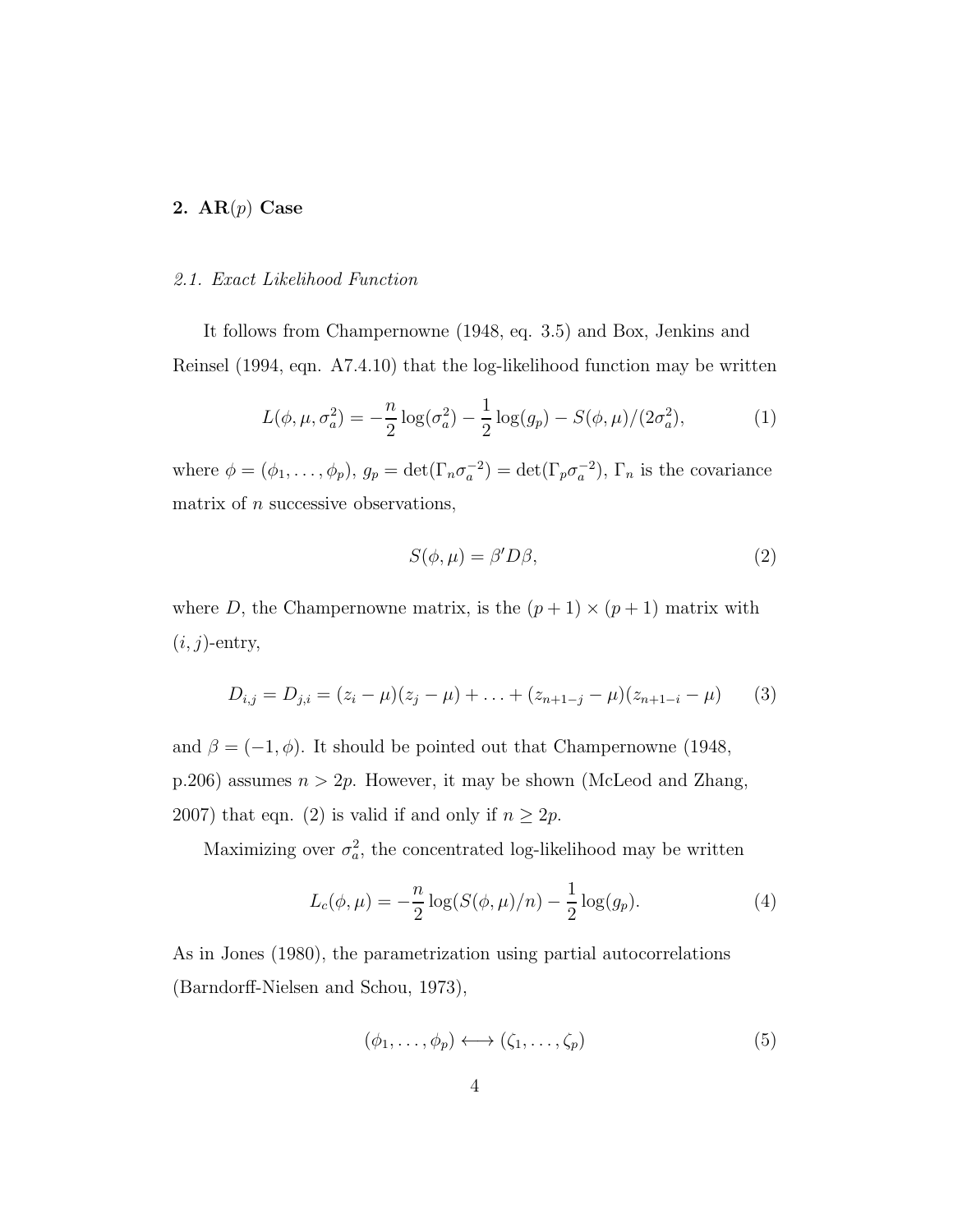may be used to constrain the optimization. In the reparameterized model,

$$
g_p = \prod_{j=1}^p (1 - \zeta_j^2)^{-j}.
$$
 (6)

The Burg estimators are used as initial estimates since they are more accurate than the Yule-Walker estimates in many situations (Percival and Walden, 1993, p.414; Zhang and McLeod, 2006b). Like the Yule-Walker estimates, the Burg estimates are always inside the admissible region and may be efficiently computed using the Durbin-Levinsion recursion (Percival and Walden, 1993, p.452). Modern QPEs provide various built-in algorithms for nonlinear function optimization which may be used to obtain the MLE of  $\phi$ . Since the sample mean,  $\bar{z} = (z_1 + \cdots + z_n)/n$ , is an asymptotically fully efficient estimate of  $\mu$ , it is often used in place of the MLE. This algorithm using the sample mean to estimate  $\mu$  and then MLE for the other parameters will be denoted by SampleMean in the following sections.

If the sample mean is used,  $\mu$  may be replaced by  $\bar{z}$  in (3) and so after the initial evaluation, repeated evaluations of  $(4)$  require  $O(1)$  flops, which explains why the new algorithm is efficient for long time series. Since it practice p is considered fixed, it is not included in the asymptotic flop count.

## 2.2. Exact MLE for the Mean Parameter

The exact MLE for the mean may be obtained by simply optimizing the log-likelihood function given in (4). However, this would then require  $O(n)$ flops per function evaluation. A more efficient approach is now presented.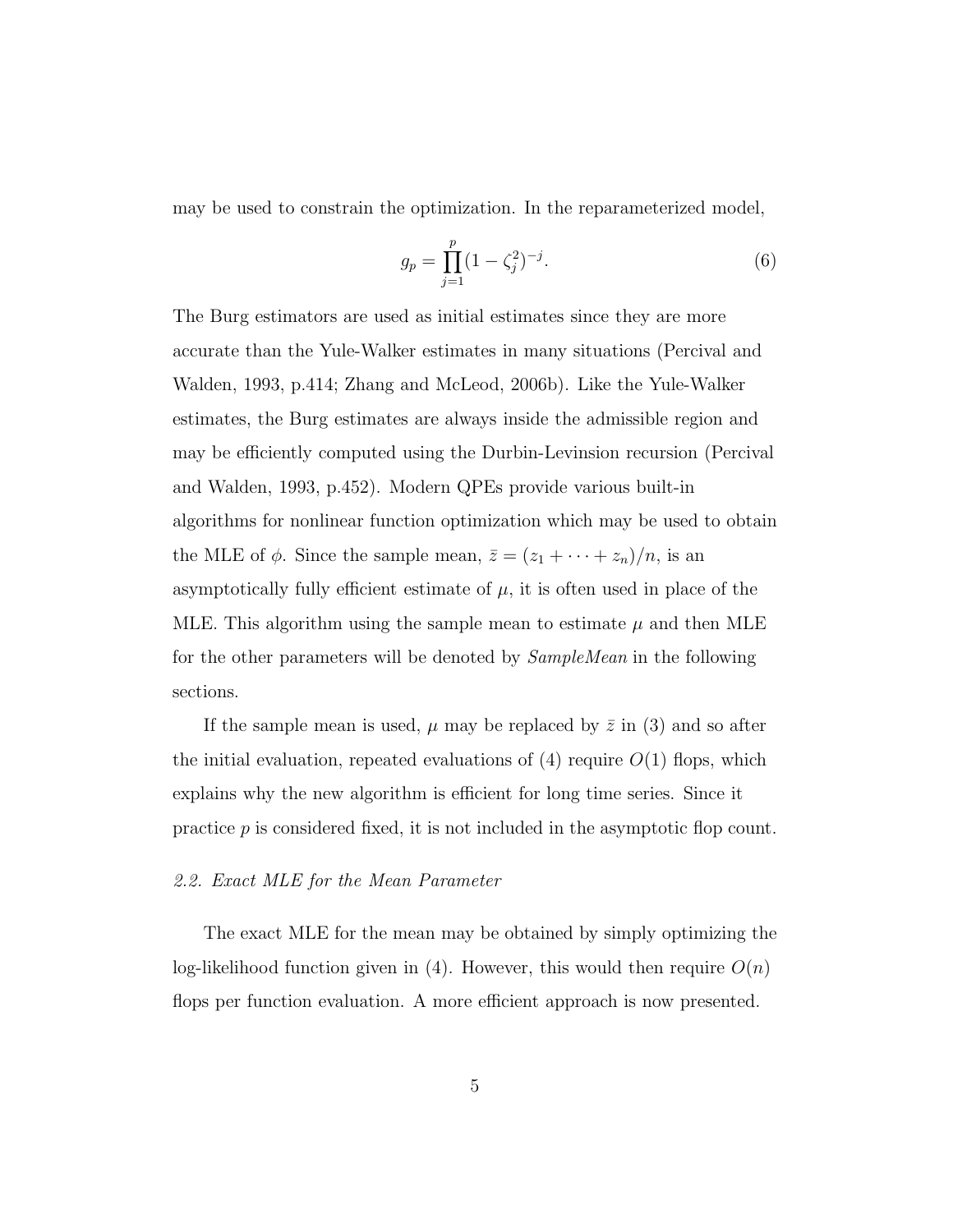Assuming that  $\phi$  is known, the exact MLE is given by,

$$
\hat{\mu} = \frac{\mathbf{1}_n' \Gamma_n^{-1} z}{\mathbf{1}_n' \Gamma_n^{-1} \mathbf{1}_n},\tag{7}
$$

where  $1_n$  denotes the n dimensional column vector with all entries equal to 1,  $1'_n$  denotes its transpose and  $z = (z_1, \ldots, z_n)$ . Since  $\hat{\mu}$  does not depend on  $\sigma_a^2$ , we may assume without loss of generality that  $\sigma_a^2 = 1$ . Direct evaluation of (7) using the exact inverse matrix derived by Siddiqui (1958) would require  $O(n^2)$  flops. A more efficient approach may be developed using the inverse matrix result of Zinde-Walsh (1988). Zinde-Walsh (1988, eqn. 3.2) showed that

$$
\Gamma_n^{-1} = \dot{\Gamma}_n - \Omega,\tag{8}
$$

where  $\dot{\Gamma}_n$  denotes the  $n \times n$  matrix with  $(i, j)$ -entry given by  $\gamma_{i-j}^{(u)}$  $\sum_{i-j}^{(u)}$ , where  $\gamma_k^{(u)} = \text{Cov}(u_t, u_{t-k}), u_t = \phi(\mathcal{B})a_t \text{ and } \Omega \text{ is a zero matrix except for } p \times p$ submatrices in the upper-left and lower-right corners. The  $(i, j)$ -entry of the submatrix of  $\Omega$  in the upper-left corner is

$$
\Omega_{i,j} = \sum_{k=\min(i,j)}^{p-|i-j|} \phi_k \phi_{k+|i-j|}.
$$
\n(9)

The matrix in the lower-right corner is just the transpose of the upper-left corner submatrix. Using the above results it was found that,

$$
1'_n \Gamma_n^{-1} = 1'_n \phi^2(1) - (\epsilon_1, \dots, \epsilon_p, 0, \dots, 0, \epsilon_p, \dots, \epsilon_1) - (\kappa_1, \dots, \kappa_p, 0, \dots, 0, \kappa_p, \dots, \kappa_1),
$$
\n(10)

where  $\phi(1) = 1 - \phi_1 - \ldots - \phi_p$ ,  $\epsilon = 1'_n \Omega$ ,

$$
\epsilon = (\epsilon_1, \ldots, \epsilon_p, 0, \ldots, 0, \epsilon_p, \ldots, \epsilon_1) \tag{11}
$$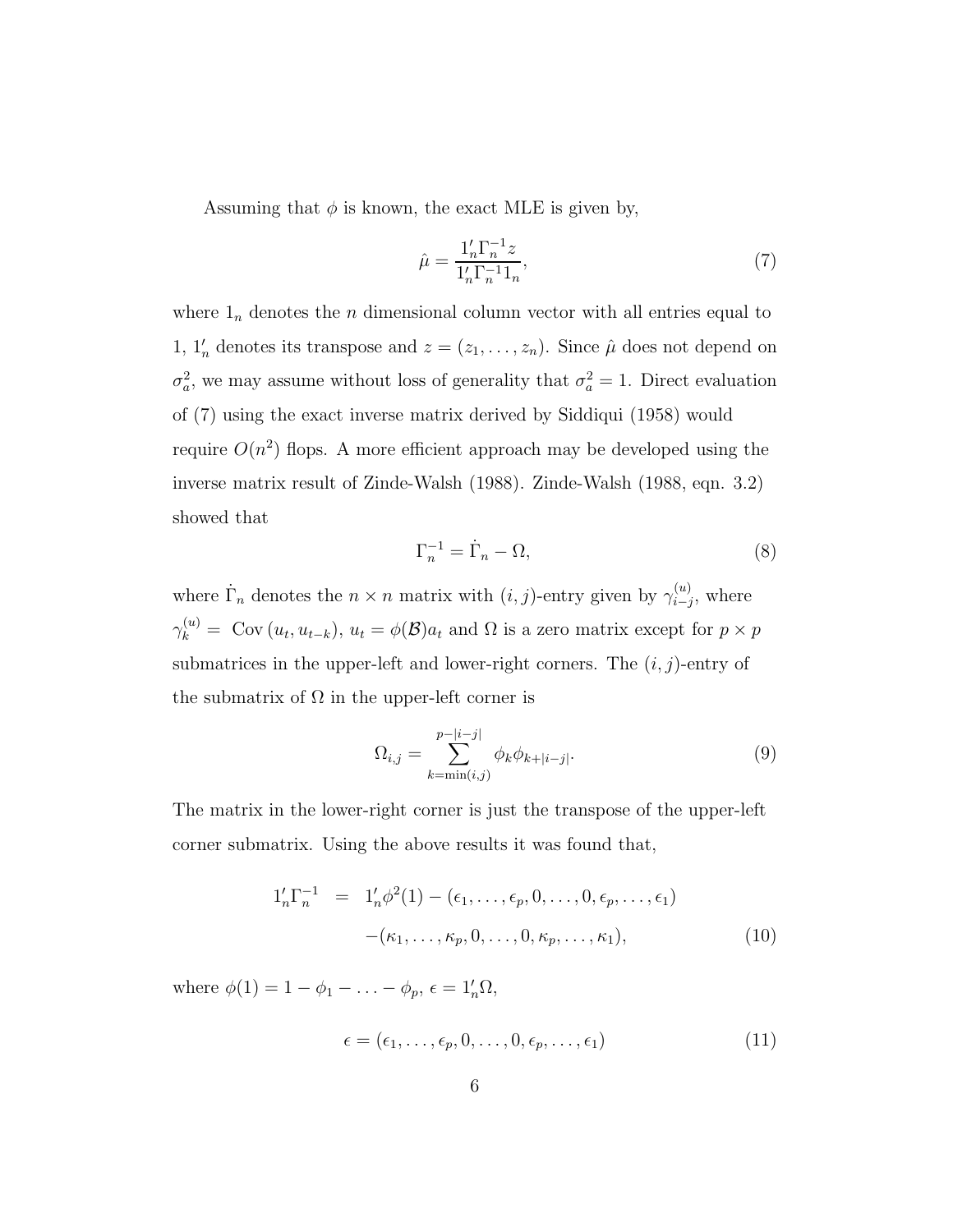and

$$
\kappa_i = \sum_{k=1}^i \gamma_k^{(u)}.
$$
\n(12)

Using (10),  $\hat{\mu}$  can now be evaluated in  $O(n)$  flops. Note that this evaluation will only typically be two or three times in the full MLE algorithm outlined below.

An iterative algorithm, *MeanMLE*, is used for the simultaneous joint MLE of  $(\phi_1, \ldots, \phi_p, \mu)$ ,

- **Step 0** Set the maximum number of iterations,  $M \leftarrow 5$ . Set the iteration counter,  $i \leftarrow 0$ . Set  $\hat{\mu}^{(0)} \leftarrow \bar{z}$ , where  $\bar{z}$  is the sample mean. Obtain initial parameter values  $\hat{\phi}_k^{(0)}$  $k^{(0)}$ ,  $k = 1, \ldots, p$  using the Burg algorithm or set  $\hat{\phi}_k^{(0)} = 0, \ k = 1, \ldots, p.$  Set  $\ell_0 = L_c(\hat{\phi}^{(0)}, \hat{\mu}^{(0)})$ .
- **Step 1** Obtain  $\hat{\phi}_k^{(i+1)}$  $k^{(i+1)}$ ,  $k = 1, \ldots, p$  by numerically maximizing  $L_c(\phi, \hat{\mu}^{(i)})$ over  $\phi$ . Set  $\ell_{i+1} = L_c(\hat{\phi}^{(i+1)}, \hat{\mu}^{(i)})$ .
- **Step 2** Using  $\hat{\phi}^{(i+1)}$  evaluate  $\hat{\mu}^{(i+1)}$ .
- **Step 3** Terminate when  $\ell_{i+1}$  has converged or  $i > M$ . Otherwise set  $i \leftarrow i + 1$  and return to Step 1 to perform the next iteration.

Convergence usually occurs in two or three iterations.

#### 2.3. Champernowne Matrix Computation

 $D_{i,j}$  has  $n - (i + 1) - (j + 1)$  terms so each term requires  $O(n)$  flops. If the sample mean is used, this computation only has to be done once, but if the exact MLE for the mean is used, D must be computed several times. It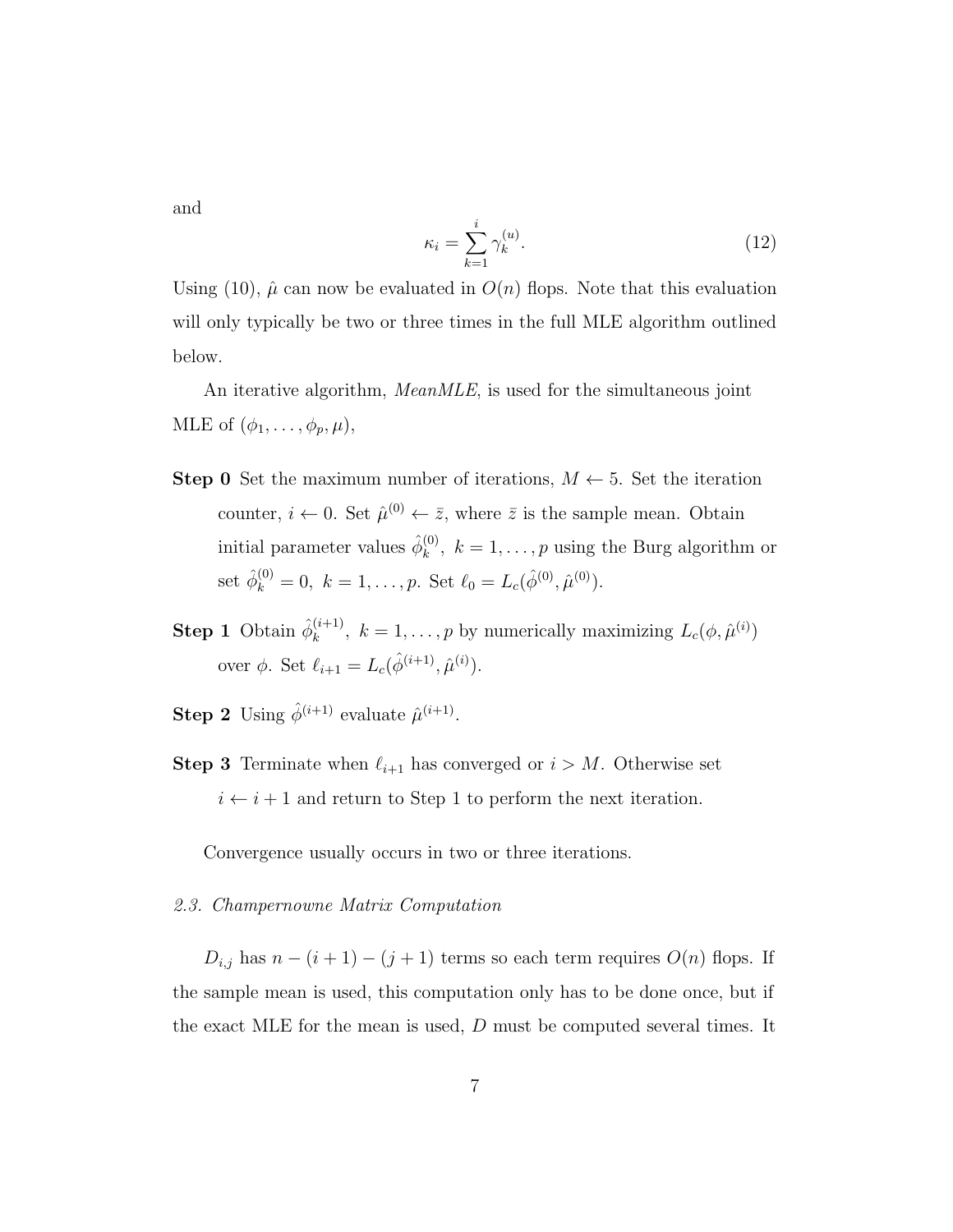may be shown that  $D = C - E$ , where the  $(i, j)$ -entry of the matrix C may be written,  $C_{|i-j|}$ , where  $C_k = z_1z_k + \ldots + z_{n-k}z_n$ . The  $(i, j)$ -entry for the matrix E may be computed sequentially  $E_{i+1,j+1} =$ 

 $E_{i,j} + z_i z_j + z_{n+1-i} z_{n+1-j}, i < j$ . Using the above results reduces the flop count for the matrix  $D$  slightly.

#### 3. ARMA Maximum Likelihood Estimation

Previous AR-approximation methods for fitting  $MA(q)$  and  $ARMA(p, q)$  were based on first fitting a suitable high-order autoregressive approximation (Durbin, 1959; Parzen, 1969; Hannan and Rissanen, 1982; Wahlberg, 1989; Choi, 1992 §4.1). The next step is to use the fitted AR model to estimate an  $MA(q)$  or  $ARMA(p, q)$  model. As noted by McClave (1973), this approach can lead to biased estimates which have larger mean-square error than the MLE.

Instead of directly fitting an autoregressive model to the time series, our new method is based on approximating the exact likelihood function for the  $ARMA(p, q)$  model by the likelihood function for a suitable high-order autoregression. The approximating autoregression of order  $r$  is determined as the minimum mean-square error (MMSE) linear predictor of order r for the ARMA $(p, q)$  model,  $\varphi(B)(z_t - \mu) = a_t$ , where  $\varphi(\mathcal{B}) = 1 - \varphi_1 \mathcal{B} - \ldots - \varphi_r \mathcal{B}^r$ . By taking r sufficiently large, an accurate

approximation to the exact  $ARMA(p, q)$  likelihood may be obtained. In practice  $r = 30$  is sufficient for many ARMA models as we will now show.

The Kullback-Leibler discrepancy may be used to choose a suitable r. Letting  $\Sigma_{\phi,\theta}$  and  $\Sigma_{\varphi}$  denote the covariance matrices for the ARMA $(p, q)$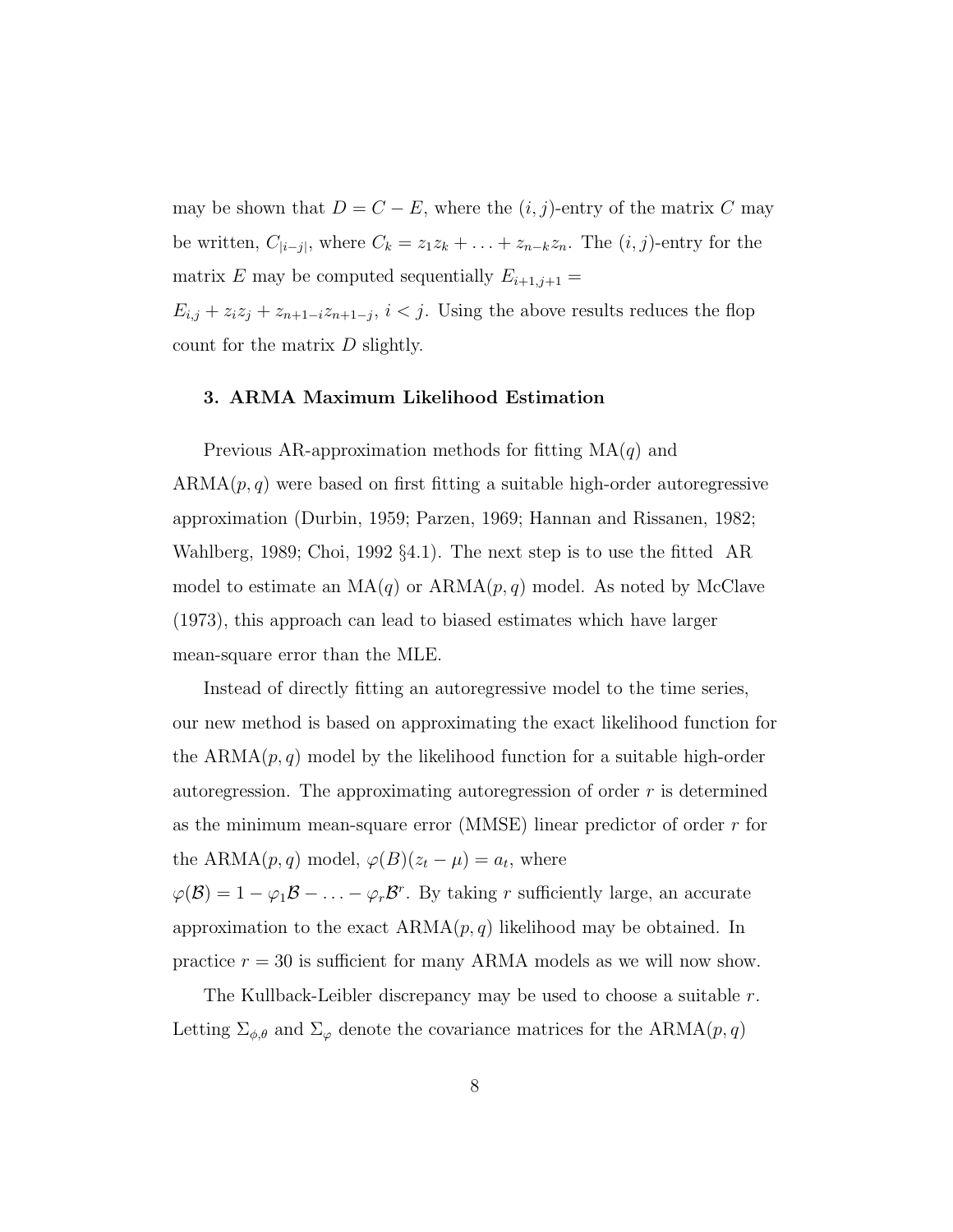and its  $AR(r)$  approximation, the Kullback-Leibler discrepancy may be written (Ullah, 2002, eqn. 5),

$$
\mathcal{I} = \frac{1}{2} (\operatorname{tr} \Sigma_{\phi,\theta} \Sigma_{\varphi}^{-1} - \log |\Sigma_{\phi,\theta}| / |\Sigma_{\varphi}| - n). \tag{13}
$$

Figure 1 displays a plot of  $\mathcal I$  in the case of an MA (1) model with  $\theta_1 = 0.9$ and  $n = 200$ . It is seen that  $r = 30$  works well even for this model with a parameter near the non-invertible boundary. It appears that  $r = 30$  is adequate for many sorts of models occurring in applications although as the parameters move very close to the non-invertible boundary, our approximates requires larger  $r$  and fails entirely when the boundary is reached. A Mathematica notebook to compute and plot the Kullback-Leibler discrepancy for the  $ARMA(p, q)$  and its  $AR(r)$ approximation is available (McLeod and Zhang, 2007).

## [Figure 1 here]

In practice, as shown by simulation in §4.2, our method with  $r = 30$  can still be used even when there is a root on the boundary but the statistical efficiency relative to existing exact MLE algorithms is reduced. Models with a root on the non-invertible boundary usually indicate over-differencing and may be avoided by refitting with an alternative model specification (Zhang and McLeod, 2006a).

After a suitable  $r$  has been chosen, the ARMA likelihood may be obtained from (4),

$$
L_c(\phi, \theta, \mu) = L_c(\varphi, \mu), \tag{14}
$$

where  $\varphi = (\varphi_1, \ldots, \varphi_r)$ . Then  $L_c(\phi, \theta, \mu)$  may be maximized using a built-in optimization function. The algorithm given in §2.2 may be used to compute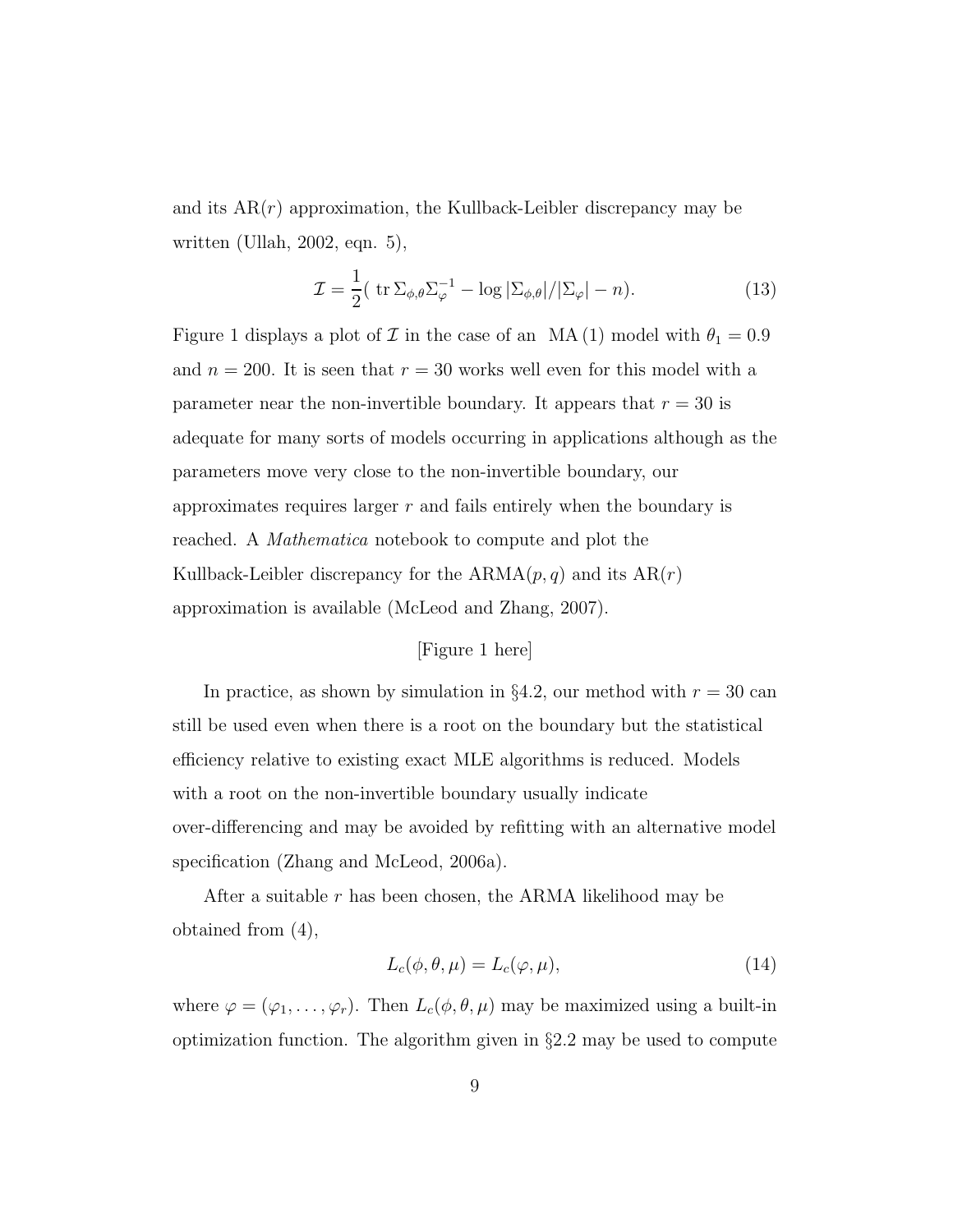the exact MLE for the mean by using this  $AR(r)$  approximation. As shown in §4.3, this algorithm works as well as existing exact MLE algorithms for the mean in  $ARMA(1, 1)$  models.

In Mathematica, MatLab and in R, nonlinear optimization functions which can handle box constraints are available. In this case it is useful to reparametrize the ARMA model as suggested by Monahan (1984) using the transformation of Barndorff-Nielsen and Schou (1973). Alternatively, if only an unconstrained optimization function is available then a penalty function approach may be used to constrain the parameters to the admissible region. This penalty function approach has been used for many years with the Powell (1964) algorithm in our MHTS Time Series Package (McLeod and Hipel, 2007) for a wide variety of MLE problems in time series analysis (Hipel and McLeod, 1994).

Usually it is most expedient to set the initial parameter estimates to zero. In case of difficulty with convergence, initial estimates may be obtained (Hannan and Rissanen, 1982) by fitting a high order autoregression to provide estimates of the innovations and then using linear regression to estimate the parameters  $\phi$  and  $\theta$ . Experience suggests, as is illustrated in §4.1, computing initial parameter estimates in the ARMA case usually does not significantly increase the speed and, in practice, convergence is rarely an issue. In particular, convergence was obtained for all models fitted in §4 without difficulty.

A simple alternative to the MMSE linear predictor approximation is to just use the truncated inverted form of model (Box, Jenkins and Reinsel, 1994, §4.2.3),  $\pi(B)(z_t - \mu) = a_t$ , where  $\pi(B) = 1 - \pi_1 B - \ldots - \pi_r B^r$ . The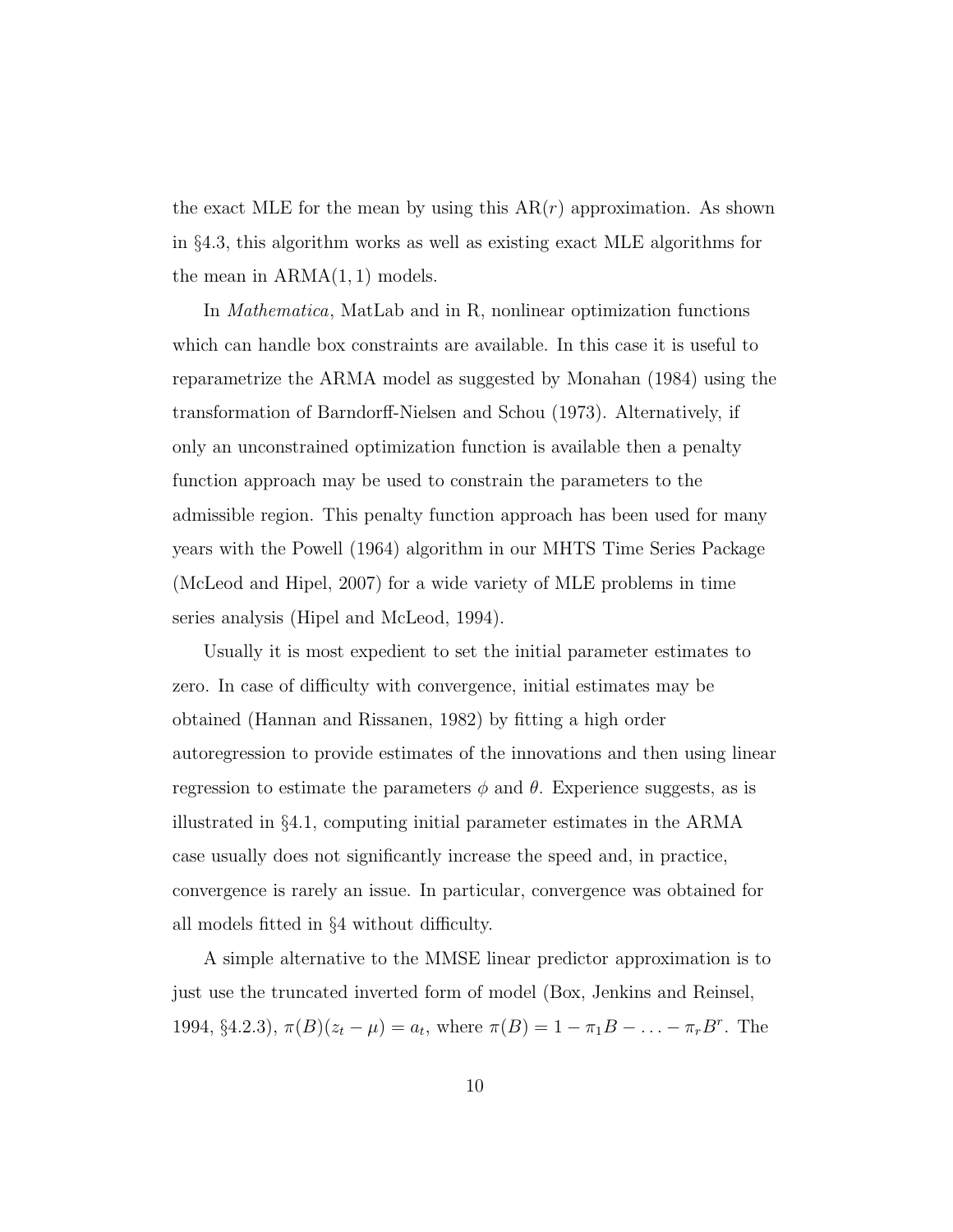coefficients  $\pi_k$ ,  $k = 1, \ldots, r$  are obtained from  $\pi_k = \phi_k + \theta_1 \pi_{k-1} - \ldots - \theta_q \pi_q - \phi_k$  using boundary conditions  $\pi_0 = 1; \pi_k = 0$  if  $k < 0$  and  $\phi_k = 0$  if  $k > p$ . When r is chosen large enough, this approximates the MMSE predictor (Brockwell and Davis, 1991, §5). However, for fixed  $r$  there will always be parameter values in the admissible ARMA $(p, q)$  region for which  $\varphi(B) = 0$  has roots outside the admissible region for a causal-stationary  $AR(r)$ . As shown in Table 1, the MMSE predictor provides a much more accurate approximation in terms of the Kullback-Leibler discrepancy. For these reasons the MMSE linear predictor approximation is used.

### [Table 1 here]

#### 4. Illustrative Examples

The primary purpose of the illustrative examples presented in this section is to demonstrate the usefulness of our algorithm and correctness of our implementations in R and Mathematica. For this purpose, our algorithm is also compared with existing MLE algorithms.

#### 4.1. Timings

Timings for the algorithms described in §3 were obtained in *Mathematica* and R on a Windows XP PC Pentium 4. The  $ARMA(1, 1)$ model with  $\phi_1 = 0.9$  and  $\theta = 0.5$  was selected as typical of order  $(1, 1)$ models which might occur in practice. This model was simulated 25 times for series of length  $n = 10^k$ ,  $k = 2, 3, \ldots, 6$  and the average time needed for fitting the model was determined. Timings were also compared to HR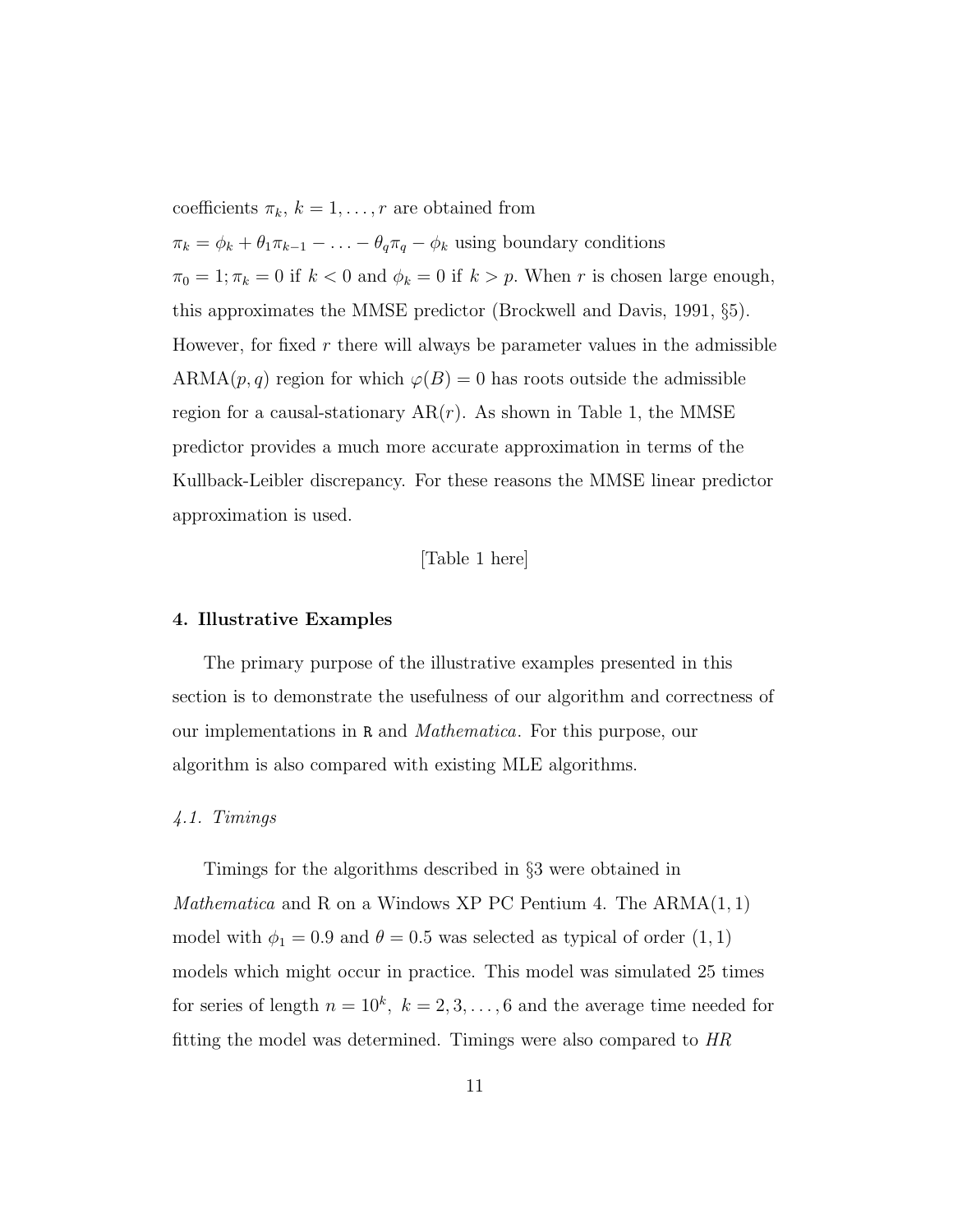(Hannan and Rissanen, 1982). The HR algorithm does not require non-linear optimization and only requires linear least squares and residual computation. The built-in least squares algorithms in Mathematica and R were used. The effects of initial values and MLE estimation of the mean were also examined. The initial value options also examined were *Origin*, XInit and HRInit corresponding respectively to initializing the nonlinear optimization algorithm at 0.0 for all parameter values except the mean, using exact known parameter values or using the Hannan-Rissanen estimates as initial parameter settings. The algorithms for estimating the mean, SampleMean and MeanMLE, are also compared. The MeanMLE refers to the algorithm in §2.2 and *SampleMean* to just using  $\bar{z}$  as in §2.1. In the R timings we also compared our algorithms with the built-in R algorithms arima and arima0. These algorithms implement the state-space Kalman filter algorithm given in Durbin and Koopman (2001). Further details of this implementation (Ripley, 2002) indicate that this algorithm is coded in C and then interfaced to R.

## [Table 2 about here]

Comparing *Origin* with  $HR$ , our algorithm is much faster for larger n. Although  $HR$  is faster than  $Origin$  for small n this is probably not important since both algorithms are very fast and Origin which uses the MLE method is preferred anyway – especially for small  $n$ . Since the computing time required by HRInit does not include the initialization times needed by HR itself, it is clear from Table 2, that if these are added to HRInit, the initialization is normally not worthwhile in terms of reducing computer time. Even with *XInit* when the exact initial values are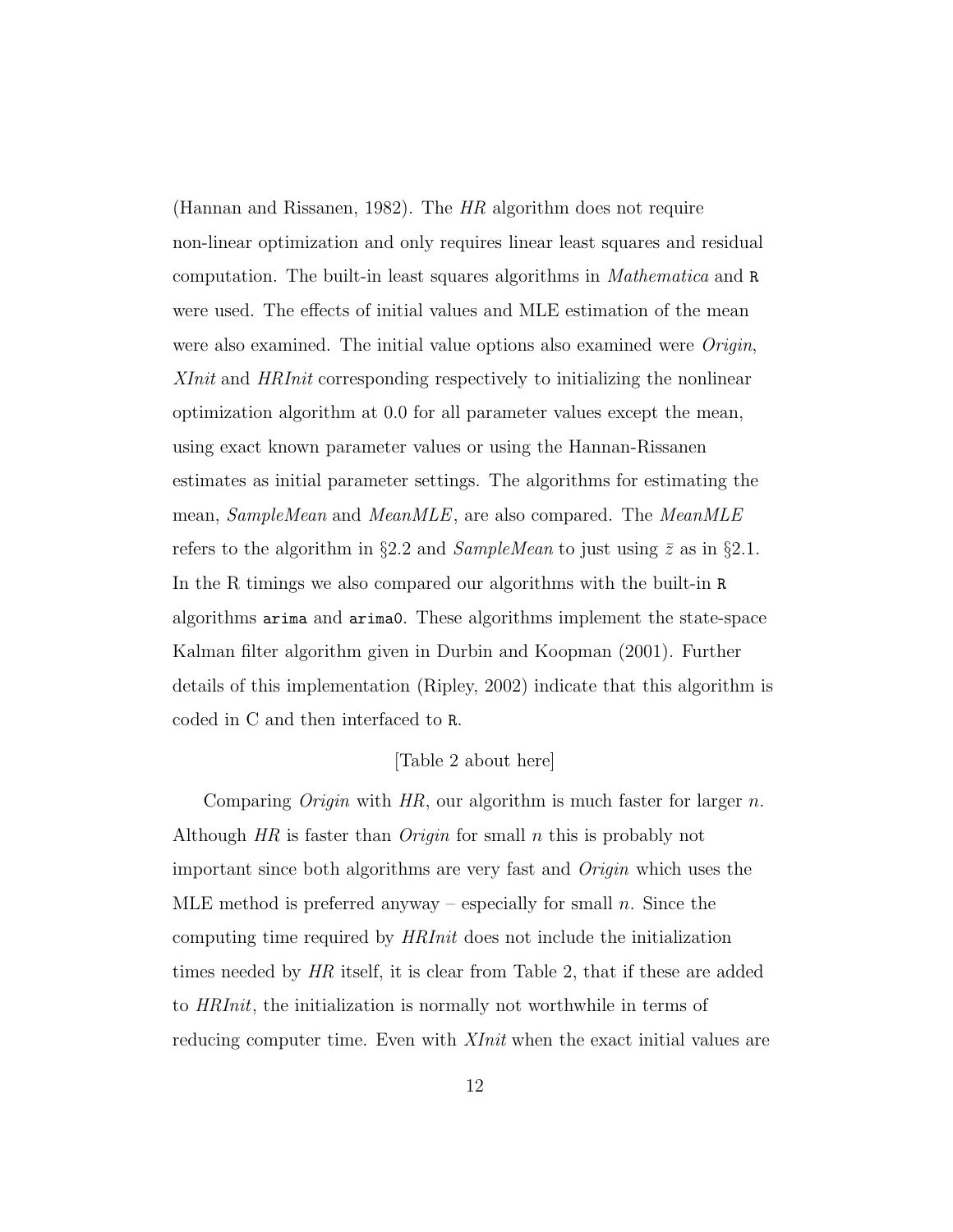used, this only results in a modest improvement in speed. It is seen that in terms of speed *Mathematica* outperforms  $\bf{R}$  except when *n* is very large. These timings also demonstrate that the Mathematica and R implementations of our algorithms are suitable for even very large  $n$ . Given the high-overhead imposed by the interpretive R language, the performance of our algorithms is not unreasonable in practice even though in most cases it is slower than arima and arima0.

#### 4.2. Comparison with Durbin's Algorithm

The statistical efficiency of *Durbin*, the algorithm of Durbin (1959) for  $MA(q)$  estimation, is compared with *SampleMean* and exact MLE as implemented in R in arima. For each parameter value  $\theta_1 = 0, \pm 0.3, \pm 0.5, \pm 0.9, \pm 1$ , and for each series length  $n = 50, 100, 200, 400$ one thousand time series were simulated. The empirical statistical efficiency may be taken as the empirical MSE of the exact MLE algorithm divided by the empirical MSE of SampleMean. Similarly, for the efficiency for the Durbin algorithm. The variance of the estimated efficiency may be derived using a Taylor series linearization. Details of this derivation as well as a comparison with the bootstrap variance estimate are given in our online supplement (McLeod and Zhang, 2007). In Figure 2, a trellis plot compares these efficiencies. In each plot, the vertical line running through the plotted point indicates a 95% confidence interval for that efficiency. From this plot, we see that SampleMean has efficiency very close to 1 except when the parameter  $\theta_1 = \pm 1$  when it is less efficient and when  $\theta_1 = 0.9$  it is super-efficient. In the super-efficiency cases, the efficiency approaches 1 as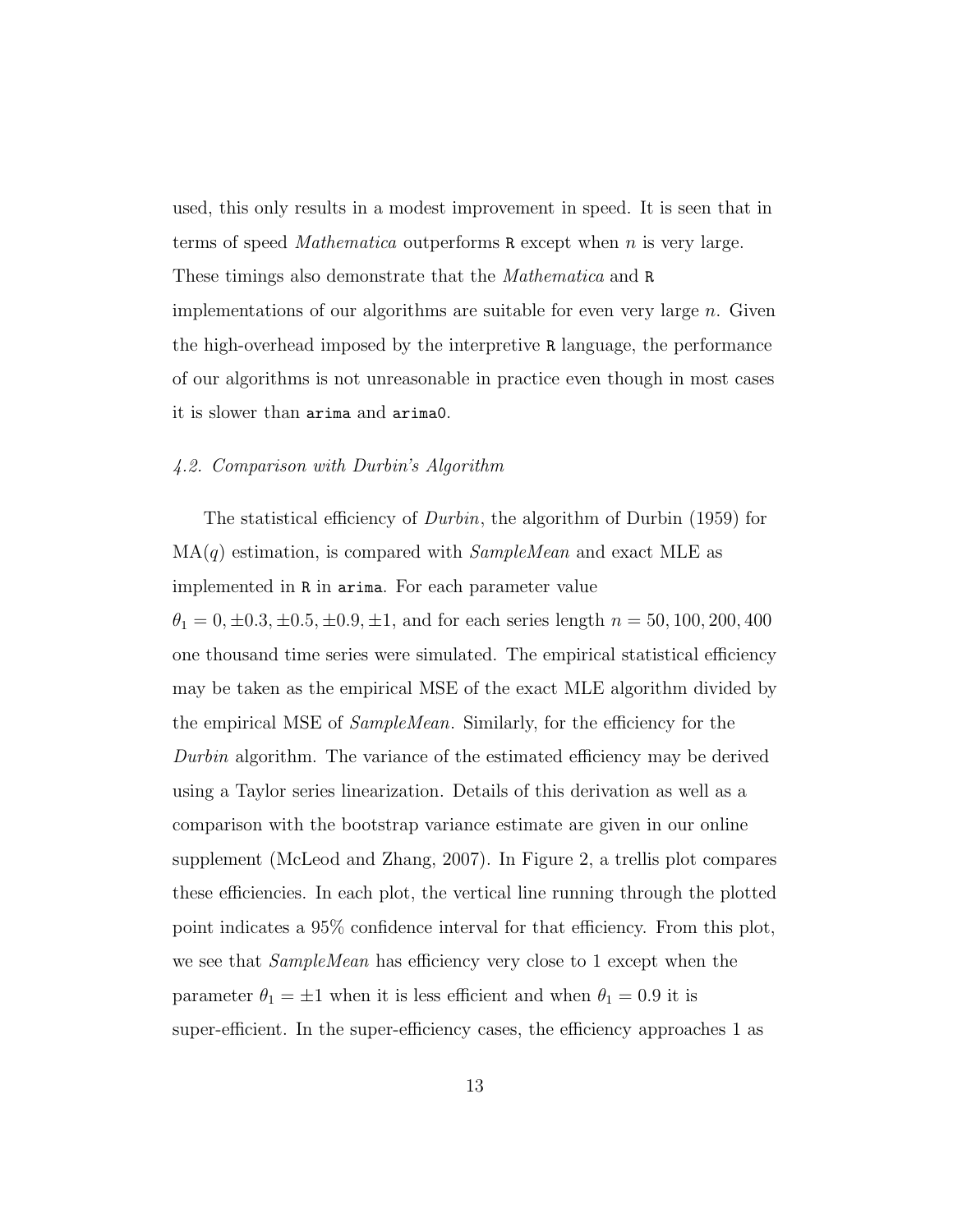n increases. The efficiency of *Durbin* is generally much less than SampleMean but it approaches 1 as n gets larger provided the parameter is not on the boundary.

The results shown in Figure 2 were replicated using our Mathematica implementation of SampleMean and the exact MLE algorithm for the MA (1) given in McLeod and Quenneville (2001).

[Figure 2 here]

## 4.3. Finite Sample Efficiency of the Sample Mean

If the parameters  $\phi_1, ..., \phi_p, \theta_1, ..., \theta_q$  are known, the exact MLE for the mean is given by eqn. (7). It is also the best linear unbiased estimate BLUE. Another estimate of  $\mu$  is simply the sample mean,  $\bar{z} = (z_1 + \ldots + z_n)/n$ . The exact efficiency for  $\bar{z}$  vs. the *BLUE* for a series of length  $n$  may be written,

$$
\mathcal{E} = n^2 / ((1_n' \Gamma 1_n)(1_n' \Gamma^{-1} 1_n)).\tag{15}
$$

In actual applications, the ARMA parameters are not known. In our simulation study, we compare two MLE methods for estimating the mean. The MLE methods are the *MeanMLE* algorithm of §2.2 and the R function arima. With each of these MLE methods, the empirical efficiency of  $\bar{z}$  vs. the MLE estimate of  $\mu$  based on  $10^3$  simulations for series of lengths  $n = 50, 100, 200$  for the ARMA $(1, 1)$  model at each parameter setting. These empirical efficiencies are compared with the exact efficiency of  $\bar{z}$  vs. BLUE given in eqn. (15) and all results are displayed in Table 3. Both MeanMLE and arima are closely efficient and there is general agreement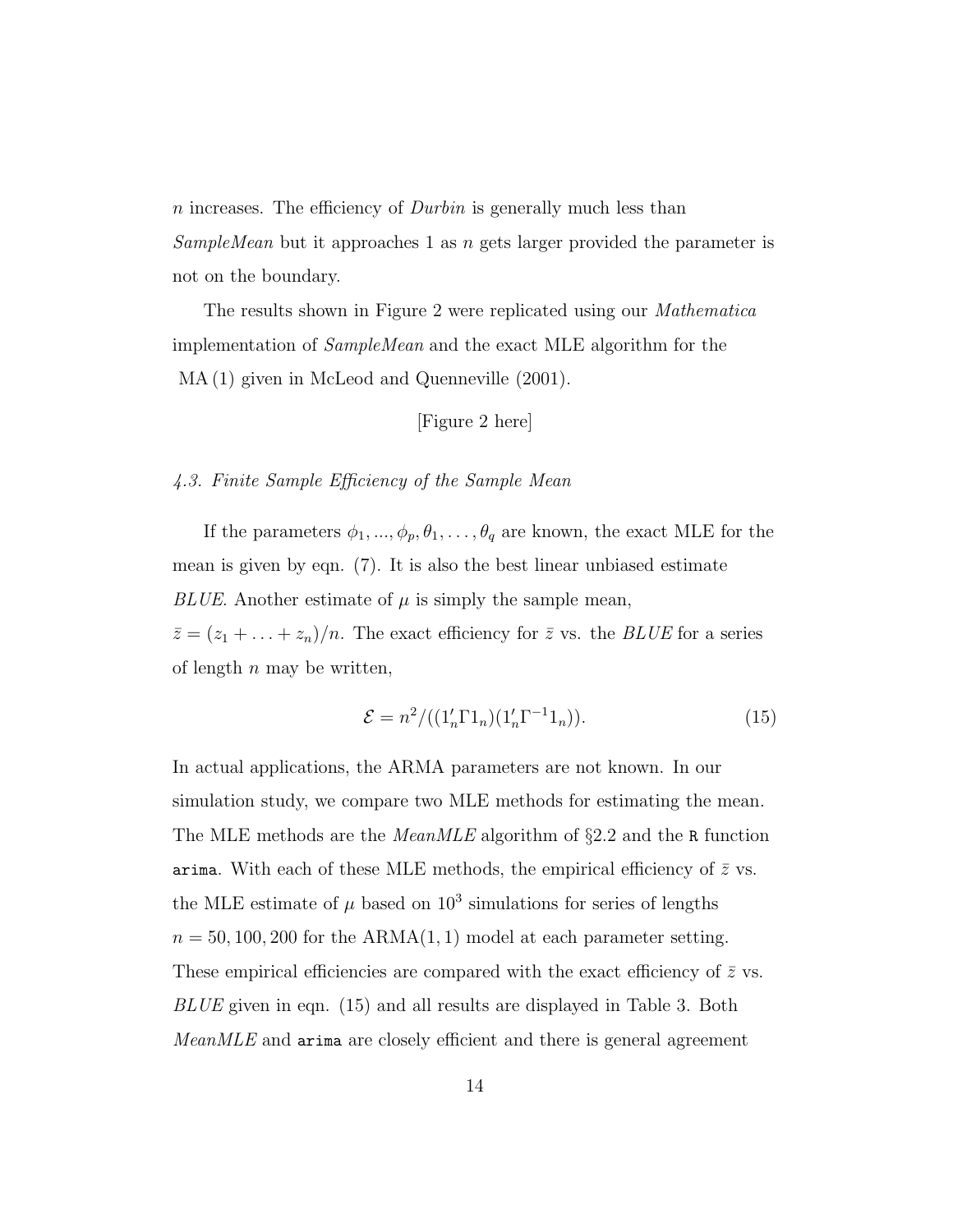with the *BLUE* except when  $\phi_1 = 0$  and  $\theta_1 = 0.9, 0.95$ . The simulation experiment confirms that MeanMLE is working correctly as expected and this was its main purpose.

Since the sample mean is asymptotically efficient in  $ARMA(p, q)$  models (Brockwell and Davis, 1991, §7.1) it would be expected the efficiencies would get closer to 1 as  $n$  increases and it is seen that in many cases this holds. However it is surprising that even for  $n = 200$ , some sample efficiencies are quite low for both *MeanMLE* and **arima**. This fact does not previously appear to have been observed in the ARMA case although Samarov and Taqqu (1988) found asymptotic inefficiency in a situation which we will now discuss briefly.

It should be noted that the ARMA models where the sample mean efficiency is low have an extremely high frequency spectrum. The spectral density and autocorrelation plots of the models in Table 3 are given in McLeod and Zhang (2007). The models for which the sample mean is inefficient all have strong negative autocorrelation but are better characterized in terms of the spectral density function. All models for which the sample mean efficiency is less than  $10\%$  efficient are all characterized by a high frequency spectrum in which the high frequencies are more than one hundred times the power of the low frequencies, that is, the ratio of the spectral density evaluated at the Nyquist frequency divided by the spectral density evaluated at the origin is larger than 100. This situation may be called, infrared-catastrophe since it seems unrealistic in any time series applications with actual scientific data.

Previously Samarov and Taqqu (1988) showed that asymptotically the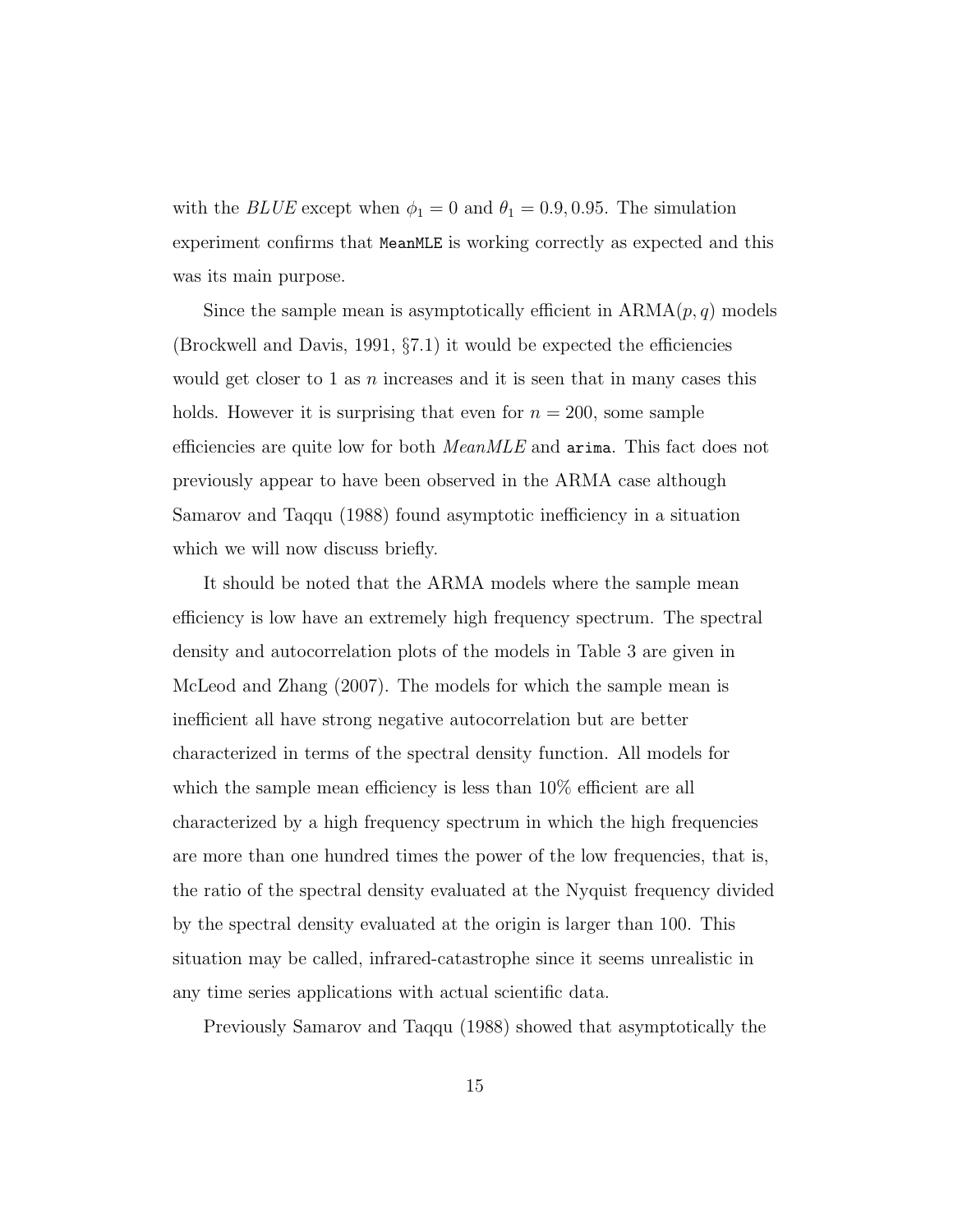sample mean can be very inefficient for hyperbolic decay time series (McLeod, 1988) in the antipersistent case which corresponds to the infrared-catastrophe case for these models. In all other hyperbolic-decay cases, including the fractional ARMA case in eqn. (16), the asymptotic efficiency is above 98% (Samarov and Taqqu, 1988, Table 1).

This simulation experiment was repeated using the *SampleMean* algorithm implemented in Mathematica and similar results were obtained (McLeod and Zhang, 2007).

[Table 3 here]

#### 5. Conclusion

Mathematica and R packages that implement the ARMA maximum likelihood algorithms described in this paper are available (McLeod and Zhang, 2007). In addition simulation scripts to obtain the results reported in this article are also available so the interested can easily reproduce and/or extend our simulation results using either Mathematica or R.

Our algorithms are suitable for use with long time series. But the principal advantage of our algorithms for maximum likelihood estimation of ARMA models is that they may easily be implemented directly in high-level QPEs. Using the R and *Mathematica* packages, it is relatively straightforward to implement ARMA maximum likelihood in other high level QPEs. QPEs such as MatLab and Strata as well as R and Mathematica are becoming important in teaching statistical methods so it is expected our algorithm will be useful teaching time series analysis in such computing environments.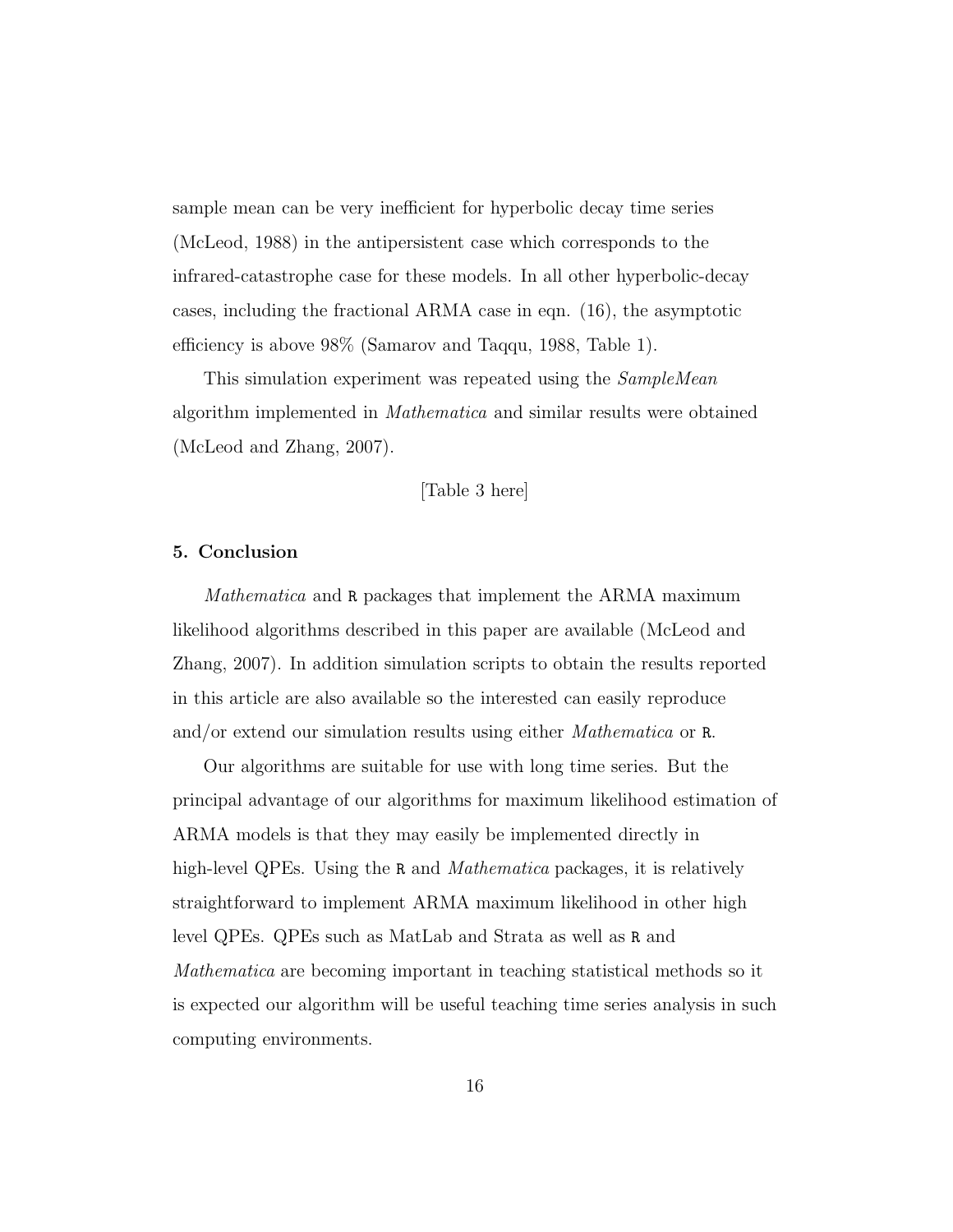The AR-likelihood approximation technique of this paper could be used for other types of linear time series models. It would be relatively straightforward to extend the methods of this paper to multiplicative seasonal and subset ARMA models. It may also be possible to develop an extension to the vector ARMA models case. Another interesting family of linear time series models are the fractional ARMA time series (Hipel and McLeod, 1994, Ch. 11; Brockwell and Davis, §13.2) defined by

$$
\phi(\mathcal{B})\nabla^{d}(z_t - \mu) = \theta(\mathcal{B})a_t,
$$
\n(16)

where  $d \in (-0.5, 0.5)$ . Figure 3 shows the Kullback-Leibler discrepancy,  $\mathcal{I}$ for the case of fractionally differenced white noise,  $p = 0$  and  $q = 0$ , with long-memory parameter  $d = 0.1, 0.2, 0.3, 0.4$ . When  $d \in (0, 0.2), r = 30$  is adequate but much higher orders may be needed for more strongly persistent time series such as when  $d \geq 0.4.$  In the case such strongly persistent time series our suggested AR approximation may not be useful.

## [Figure 3 here]

Acknowledgements Both authors were supported by NSERC Discovery Grants. The authors would like to thank the referees for helpful comments and their careful reading of our work.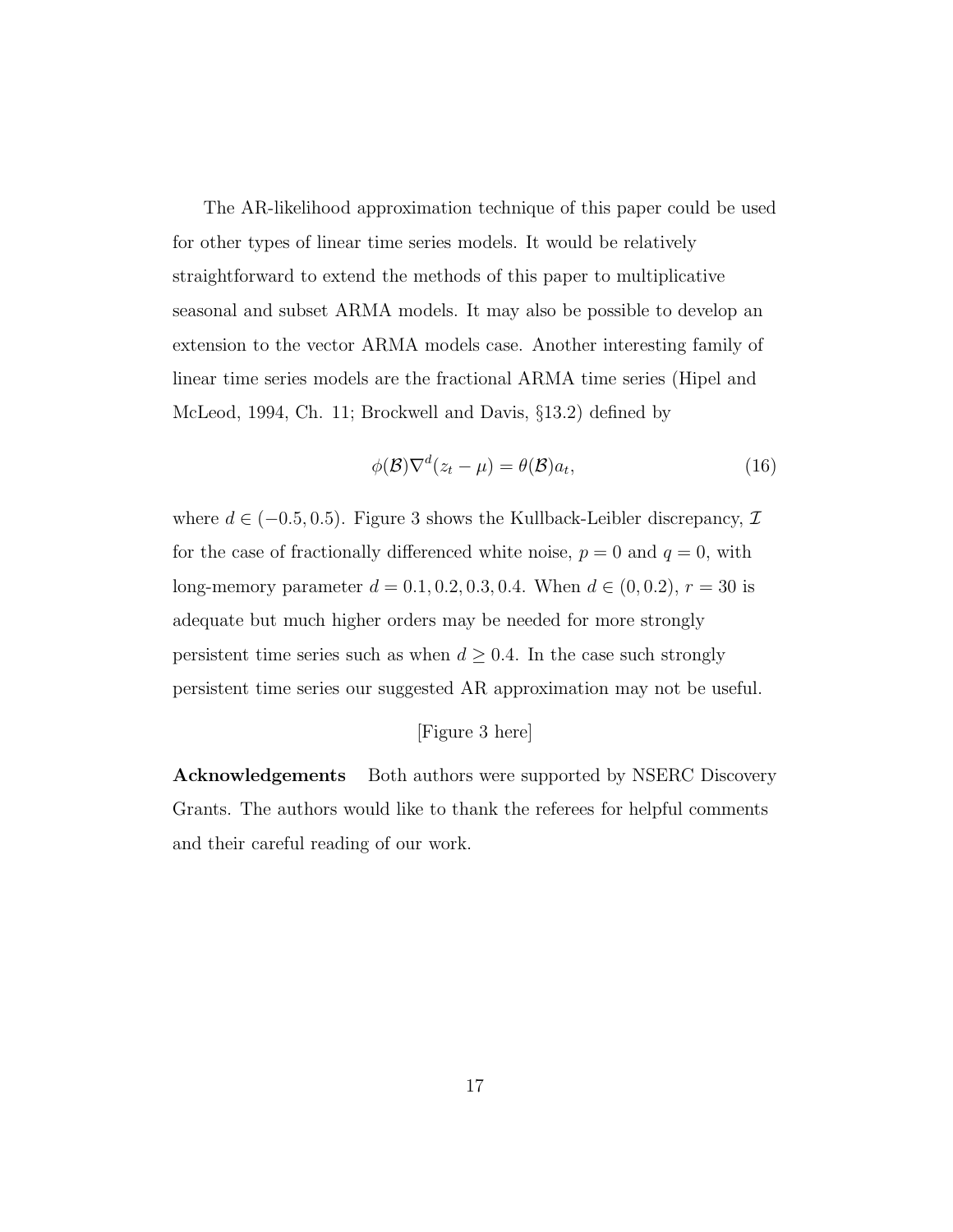### Referemces

- Barnard, G.A., Jenkins, G.M. and Winston, C.B. 1962. Likelihood inference and time series. Journal of the Royal Statistical Society, B 125, 321–372.
- Barndorff-Nielsen, O. and Schou, G., 1973. On the parametrization of autoregressive models by partial autocorrelations. Journal of Multivariate Analysis 3, 408–419.
- Baura, G.D., 2002. System Theory and Practical Applications of Biomedical Signals. Wiley, New York.
- Box, G.E.P., Jenkins, G.M. and Reinsel, G.C., 1994. *Time Series Analysis:* Forecasting and Control. 3rd Ed., Holden-Day, San Francisco.
- Box, G.E.P. and Luceño, A., 1997. Statistical Control by Monitoring and Feedback Adjustment. Wiley, New York.
- Brockwell, P.J. and Davis, R.A., 1991. Time Series: Theory and Methods. (2nd edn.) Springer-Verlag, New York.
- Champernowne, D.G., 1948. Sampling theory applied to autoregressive sequences. Journal of the Royal Statistical Society B 10, 204–242.
- Choi, B., 1992. ARMA Model Identification. Springer-Verlag, New York.
- Durbin, J., 1959. Efficient estimation of parameters in moving-average models. Biometrika 46, 306–316.
- Durbin, J. and Koopman, S.J., 2001. Time Series Analysis by State Space Methods. Oxford University Press, Oxford.
- Fisher, R.A. 1973. Statistical methods and scientific inference. Hafner Press, New York.
- Hannan, E.J. and Rissanen, J., 1982. Recursive estimation of mixed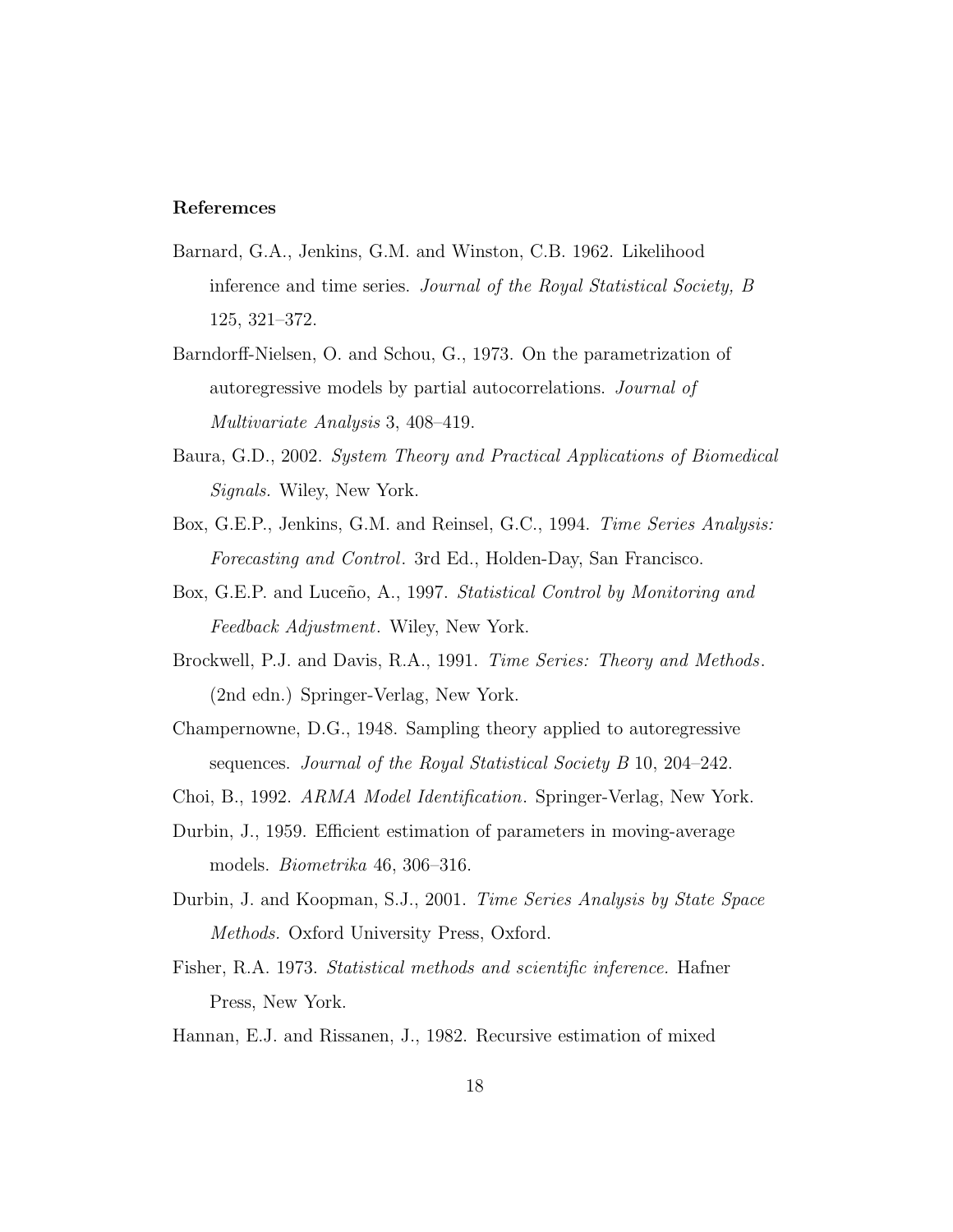autoregressive-moving average order. Biometrika 69, 81–94.

- Hipel, K.W. and McLeod, A.I., 1994. Time Series Modelling of Water Resources and Environmental Systems. Elsevier, Amesterdam. Reprint, www <http://www.stats.uwo.ca/faculty/aim/1994Book/>.
- Jones, R.H., 1980. Maximum likelihood fitting of ARMA models to time series with missing observations. Technometrics 22, 389–395.
- McClave, E.J., 1973. On the bias of AR approximation to moving averages. Biometrika 60, 599-605.
- McLeod, A.I., 1998. Hyperbolic decay time series. Journal of Time Series Analysis 19, 473–484.
- McLeod, A.I. and Quenneville, B., 2001. Mean likelihood estimators. Statistics and Computing 11, 57–65.
- McLeod, A.I. and Hipel, K.W., 2007. McLeod-Hipel Time Series Package, (www <http://www.stats.uwo.ca/faculty/aim/epubs/mhts/>).
- McLeod, A.I. and Zhang, Y., 2007. Online supplements to "Faster ARMA Maximum Likelihood Estimation", www
	- (<http://www.stats.uwo.ca/faculty/aim/2007/faster/>).
- Monahan, J.F., 1984. A note on enforcing stationarity in autoregressive-moving average models. Biometrika 71, 403–404.
- Parzen, E., 1969. Multiple time series modeling. In *Multivariate Analysis II* ed. P. Krishnaiah, 389-409. Academic Press, New York.
- Percival, D.B. and Walden, A.T., 1993. Spectral Analysis for Physical Applications. Cambridge University Press, Cambridge.
- Powell, M.J.D., 1964. An efficient method for finding the minimum of a function of several variables without calculating derivatives. Computer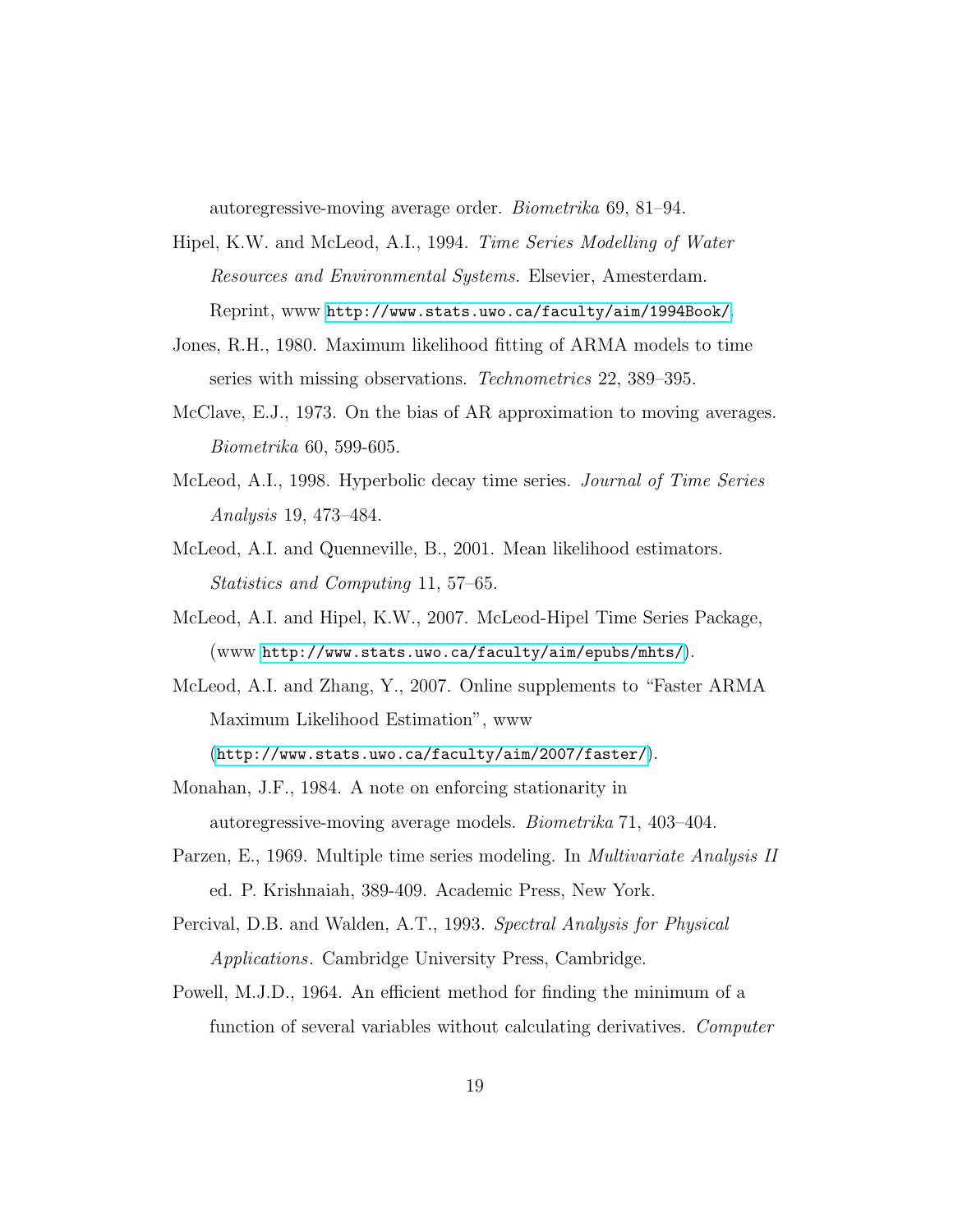Journal 7, 155–162.

Ripley, B.D., 2002. Time Series in R. R News 2, 2–7.

- Samarov, A. and Taqqu, M., 1988. On the efficiency of the sample mean in long memory noise. *Journal of Time Series Analysis* 9, 191–200.
- Siddiqui, M.M., 1958. On the inversion of the sample covariance matrix in a stationary autoregressive process. Annals of Mathematical Statistics 29, 585–588.
- Taniguchi, M., 1983. On the second order asymptotic efficiency of estimators of gaussian ARMA processes. The Annals of Statistics 11, 157–169.
- Ullah, A., 2002. Use of entropy and divergence measures for evaluating econometric approximations and inference. Journal of Econometrics 107, 313–326.
- Wahlberg, B., 1989. Estimation of autoregressive moving-average models via high-order autoregressive approximations. Journal of Time Series Analysis 10, 283–299.

Zhang, Y. and McLeod, A.I., 2006a. Fitting  $MA(q)$  models in the closed invertible region. Statistics and Probablity Letters 76, 1331–1334.

- Zhang, Y. and McLeod, A.I., 2006b. Computer algebra derivation of the bias of Burg estimators. Journal of Time Series Analysis 27, 157–165.
- Zinde-Walsh, V., 1988. Some exact formulae for autoregressive moving average processes. Econometric Theory 4, 384–402.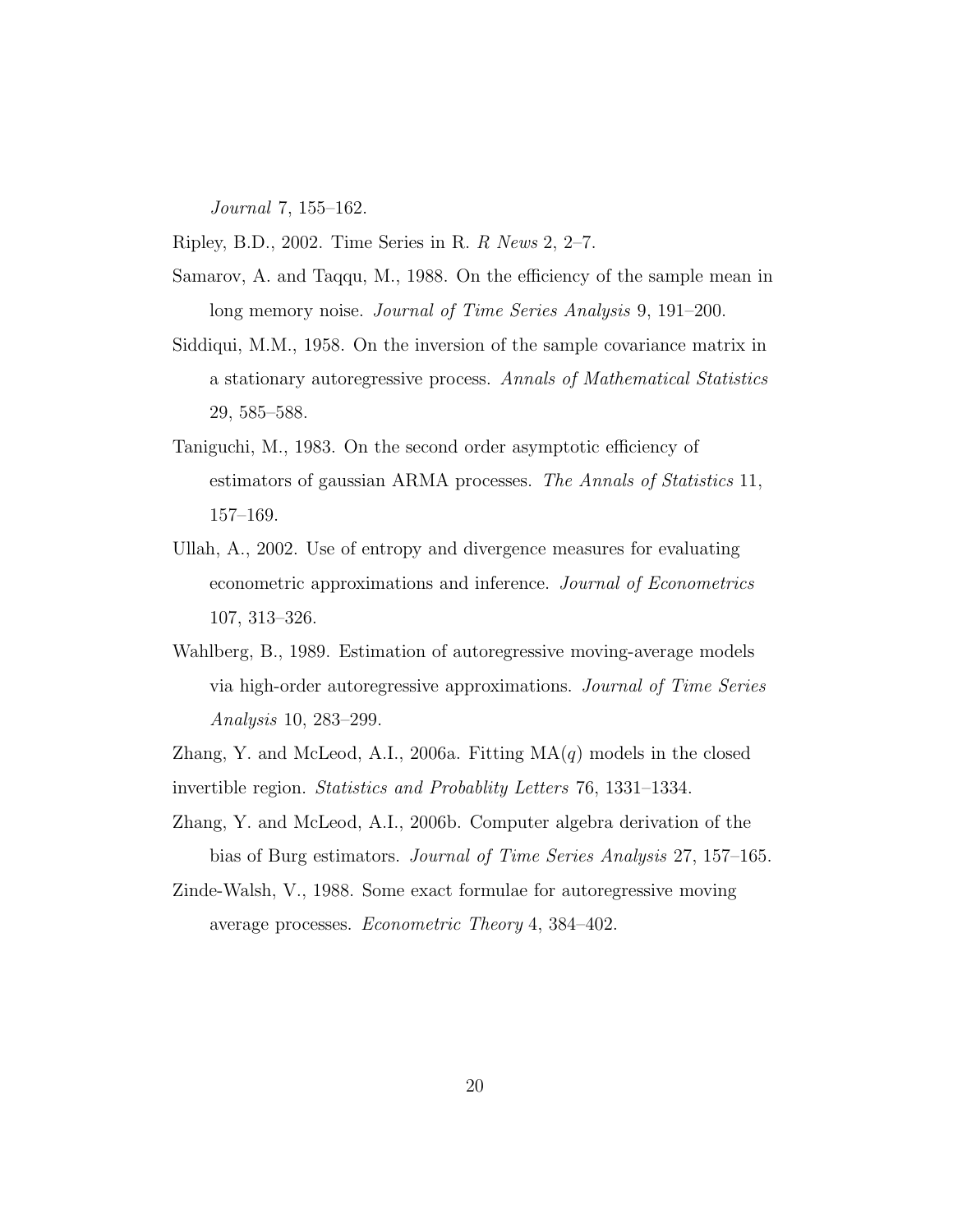Table 1: Kullback-Leibler discrepancy for  $AR(r)$  approximation to a  $MA(1)$ with  $\theta_1 = 0.95$  and  $n = 200$  using the MMSE approximation and the approximation based on truncating the inverted form of the model.

| $\, n$ | MMSE  | Truncated |
|--------|-------|-----------|
| 10     | 4.99  | 31.20     |
| 20-    | -1.23 | 10.70     |
| 30-    | 0.38  | 3.77      |
| 40     | 0.12  | 1.42      |
| 50     | 0.04  | 0.62      |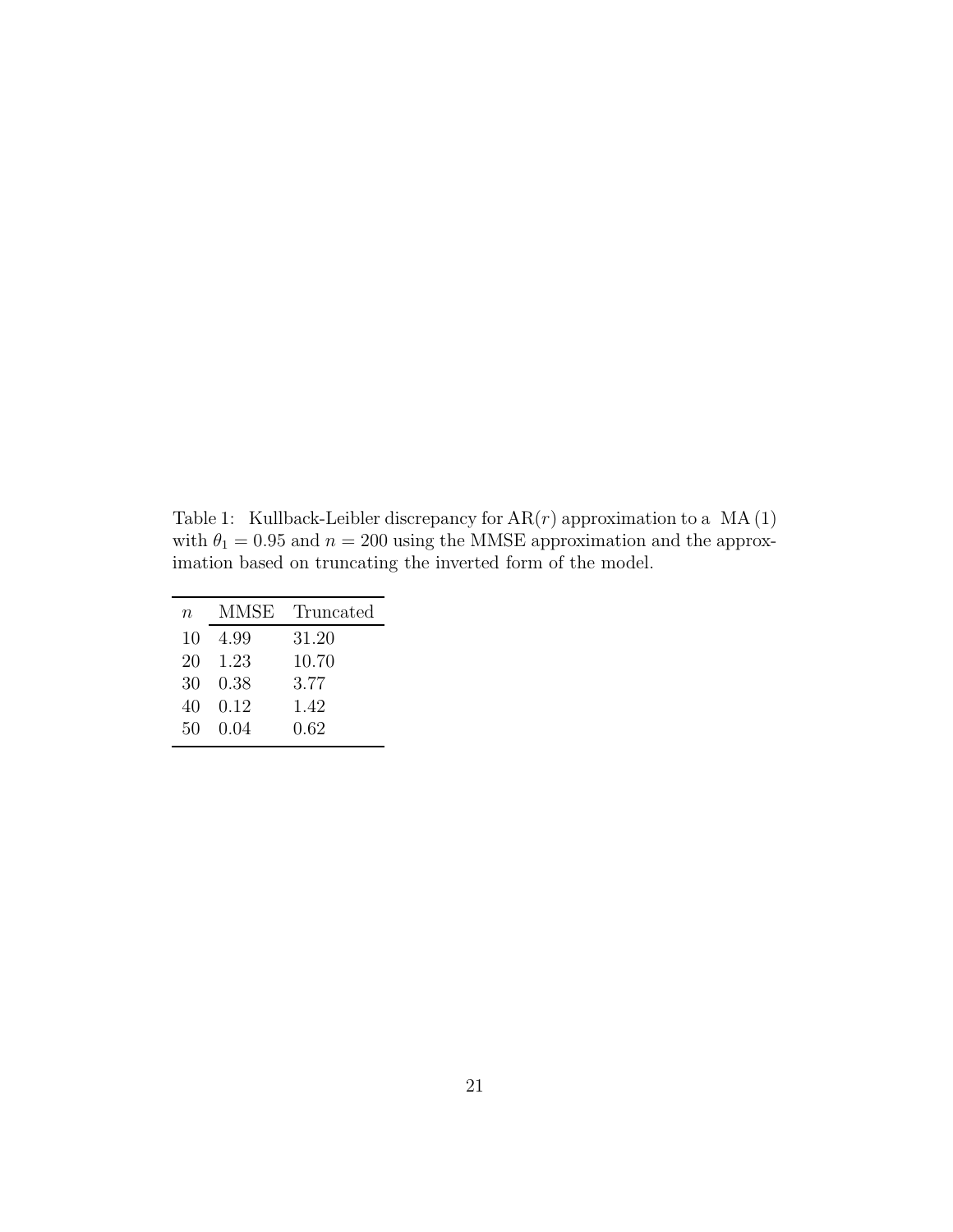Table 2: Average CPU time in seconds with R and *Mathematica* for fitting the ARMA(1, 1) model with  $\phi_1 = 0.9$  and  $\theta = 0.5$  using SampleMean, Mean-MLE and the Hannan-Rissanen estimator. In the R case, built-in functions arima and arima0 are also used. Twenty-five replications for series of length  $n = 10^k$ ,  $k = 2, 3, ..., 6$  were done. The case where the mean is estimated by the sample average is compared with the MLE for each algorithm. The effect of initial parameter settings is also examined. The settings Origin, XInit and HRInit correspond to setting  $(\phi_1, \theta_1)$  equal to  $(0, 0)$ ,  $(0.9, 0.5)$  or using the estimator of Hannan-Rissanen respectively.

|               |            | $\overline{n}$                |                 |                 |                 |  |  |
|---------------|------------|-------------------------------|-----------------|-----------------|-----------------|--|--|
| method        | $10^{2}$   | 10 <sup>3</sup>               | 10 <sup>4</sup> | 10 <sup>5</sup> | 10 <sup>6</sup> |  |  |
|               |            | Timings in R                  |                 |                 |                 |  |  |
|               | SampleMean |                               |                 |                 |                 |  |  |
| Origin        | 0.47       | 0.47                          | 0.70            | 2.13            | 8.63            |  |  |
| HR.           | 0.24       | 1.05                          | 10.2            | 92.0            | 902.            |  |  |
| XInit         | 0.32       | 0.27                          | 0.46            | 1.40            | 6.81            |  |  |
| <b>HRInit</b> | 0.29       | 0.27                          | 0.57            | 1.70            | 7.78            |  |  |
| arima         | 0.02       | 0.04                          | 0.24            | 1.85            | 13.6            |  |  |
| arima0        | 0.01       | 0.01                          | 0.02            | 0.18            | 1.78            |  |  |
|               |            |                               |                 |                 |                 |  |  |
|               |            | MeanMLE                       |                 |                 |                 |  |  |
| Origin        | 1.00       | 0.85                          | 1.03            | 3.14            | 16.70           |  |  |
| XInit         | 0.90       | 0.68                          | 0.82            | 2.80            | 17.15           |  |  |
| <b>HRInit</b> | 0.80       | 0.58                          | 0.89            | 2.91            | 16.59           |  |  |
| arima         | 0.05       | 0.19                          | 0.74            | 3.94            | 32.54           |  |  |
| arima0        | 0.03       | 0.03                          | 0.07            | 0.88            | 13.62           |  |  |
|               |            | Timings in <i>Mathematica</i> |                 |                 |                 |  |  |
|               |            |                               | SampleMean      |                 |                 |  |  |
| Origin        | 0.26       | 0.29                          | 0.36            | 0.90            | 4.97            |  |  |
| <b>HR</b>     | 0.01       | 0.05                          | 0.54            | 5.00            | 47.4            |  |  |
| XInit         | 0.27       | 0.30                          | 0.36            | 0.89            | 4.96            |  |  |
| <b>HRInit</b> | 0.27       | 0.29                          | 0.35            | 0.88            | 4.99            |  |  |
|               |            |                               | MeanMLE         |                 |                 |  |  |
| Origin        | 0.75       | 0.89                          | 1.14            | 4.10            | 30.46           |  |  |
| XInit         | 0.78       | 0.90                          | 1.14            | 4.11            | 30.71           |  |  |
| HRInit        | 0.75       | 0.89                          | 1.10            | 4.10            | 30.49           |  |  |
|               |            |                               |                 |                 |                 |  |  |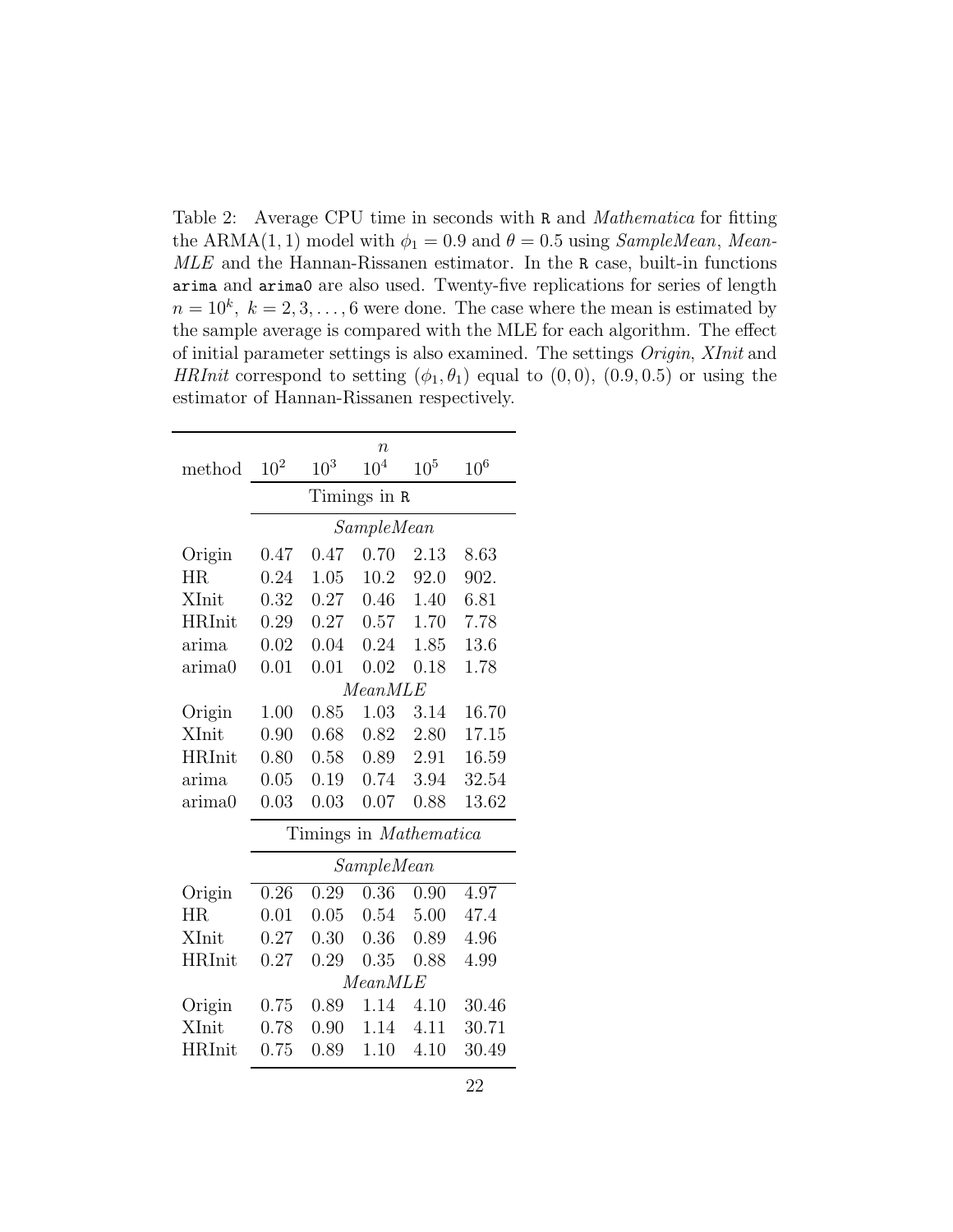|          |             |                  |         |          | $\theta_1$ |                  |      |      |          |
|----------|-------------|------------------|---------|----------|------------|------------------|------|------|----------|
| $\phi_1$ | algorithm   | $\boldsymbol{n}$ | $-0.95$ | $-0.9\,$ | $-0.5$     | $\overline{0}$ . | 0.5  | 0.9  | 0.95     |
| $-0.95$  | <b>BLUE</b> | 50               | 1.00    | 1.00     | 0.97       | 0.75             | 0.25 | 0.01 | 0.01     |
| $-0.95$  | MeanMLE     | $50\,$           | 1.00    | 1.00     | 0.99       | 0.74             | 0.39 | 0.02 | 0.01     |
| $-0.95$  | arima       | $50\,$           | 1.02    | 1.02     | 1.00       | 0.74             | 0.40 | 0.02 | 0.01     |
| $-0.95$  | <b>BLUE</b> | 100              | 1.00    | 1.00     | 0.98       | 0.85             | 0.38 | 0.02 | 0.01     |
| $-0.95$  | MeanMLE     | 100              | 1.00    | 1.00     | 1.00       | 0.87             | 0.58 | 0.04 | 0.01     |
| $-0.95$  | arima       | 100              | 1.01    | 1.01     | 1.00       | 0.87             | 0.58 | 0.04 | 0.01     |
| $-0.95$  | <b>BLUE</b> | 200              | 1.00    | 1.00     | 0.99       | 0.92             | 0.54 | 0.03 | 0.01     |
| $-0.95$  | MeanMLE     | 200              | 1.00    | 1.00     | 0.99       | 0.91             | 0.67 | 0.06 | 0.02     |
| $-0.95$  | arima       | 200              | 1.01    | 1.00     | 0.99       | 0.91             | 0.67 | 0.06 | 0.02     |
| $-0.9$   | <b>BLUE</b> | 50               | 1.00    | 1.00     | 0.99       | 0.86             | 0.39 | 0.02 | $0.01\,$ |
| $-0.9$   | MeanMLE     | 50               | 1.00    | 1.01     | 1.00       | 0.85             | 0.59 | 0.05 | 0.02     |
| $-0.9$   | arima       | 50               | 1.02    | 1.01     | 1.01       | 0.86             | 0.59 | 0.05 | 0.02     |
| $-0.9$   | <b>BLUE</b> | 100              | 1.00    | 1.00     | 0.99       | 0.92             | 0.56 | 0.03 | 0.01     |
| $-0.9$   | MeanMLE     | 100              | 1.00    | 1.00     | 1.00       | 0.95             | 0.74 | 0.07 | 0.02     |
| $-0.9$   | arima       | 100              | 1.01    | 1.01     | 1.00       | 0.95             | 0.74 | 0.07 | 0.02     |
| $-0.9$   | <b>BLUE</b> | 200              | 1.00    | 1.00     | 1.00       | 0.96             | 0.71 | 0.06 | 0.02     |
| $-0.9$   | MeanMLE     | 200              | 1.00    | $1.00\,$ | 1.00       | 0.95             | 0.81 | 0.11 | 0.03     |
| $-0.9$   | arima       | 200              | 1.01    | 1.01     | 1.00       | 0.95             | 0.81 | 0.12 | 0.03     |
| $-0.5$   | <b>BLUE</b> | 50               | 1.00    | 1.00     | 1.00       | 0.99             | 0.83 | 0.13 | 0.06     |
| $-0.5$   | MeanMLE     | 50               | 1.00    | 1.00     | 1.01       | 1.00             | 0.96 | 0.26 | 0.13     |
| $-0.5$   | arima       | $50\,$           | 1.00    | 1.00     | 1.03       | 1.00             | 0.96 | 0.26 | 0.13     |
| $-0.5$   | <b>BLUE</b> | 100              | 1.00    | 1.00     | 1.00       | 0.99             | 0.91 | 0.19 | 0.07     |
| $-0.5$   | MeanMLE     | 100              | 1.00    | $1.00\,$ | 1.00       | $1.00\,$         | 0.95 | 0.31 | 0.13     |
| $-0.5$   | arima       | 100              | 1.00    | 1.00     | 1.01       | 1.00             | 0.95 | 0.32 | 0.13     |
| $-0.5$   | <b>BLUE</b> | 200              | 1.00    | 1.00     | 1.00       | 1.00             | 0.95 | 0.30 | 0.10     |
| $-0.5$   | MeanMLE     | 200              | 1.00    | 1.00     | 1.00       | 1.00             | 0.96 | 0.43 | 0.17     |
| $-0.5$   | arima       | 200              | 1.00    | 1.00     | 1.00       | 1.00             | 0.96 | 0.44 | 0.17     |

Table 3: Empirical efficiency of the sample mean vs. three other methods: BLUE, MeanMLE and arima. Each empirical efficiency is based on 1000 simulations for  $ARMA(1, 1)$  models with  $n = 50, 100, 200$ .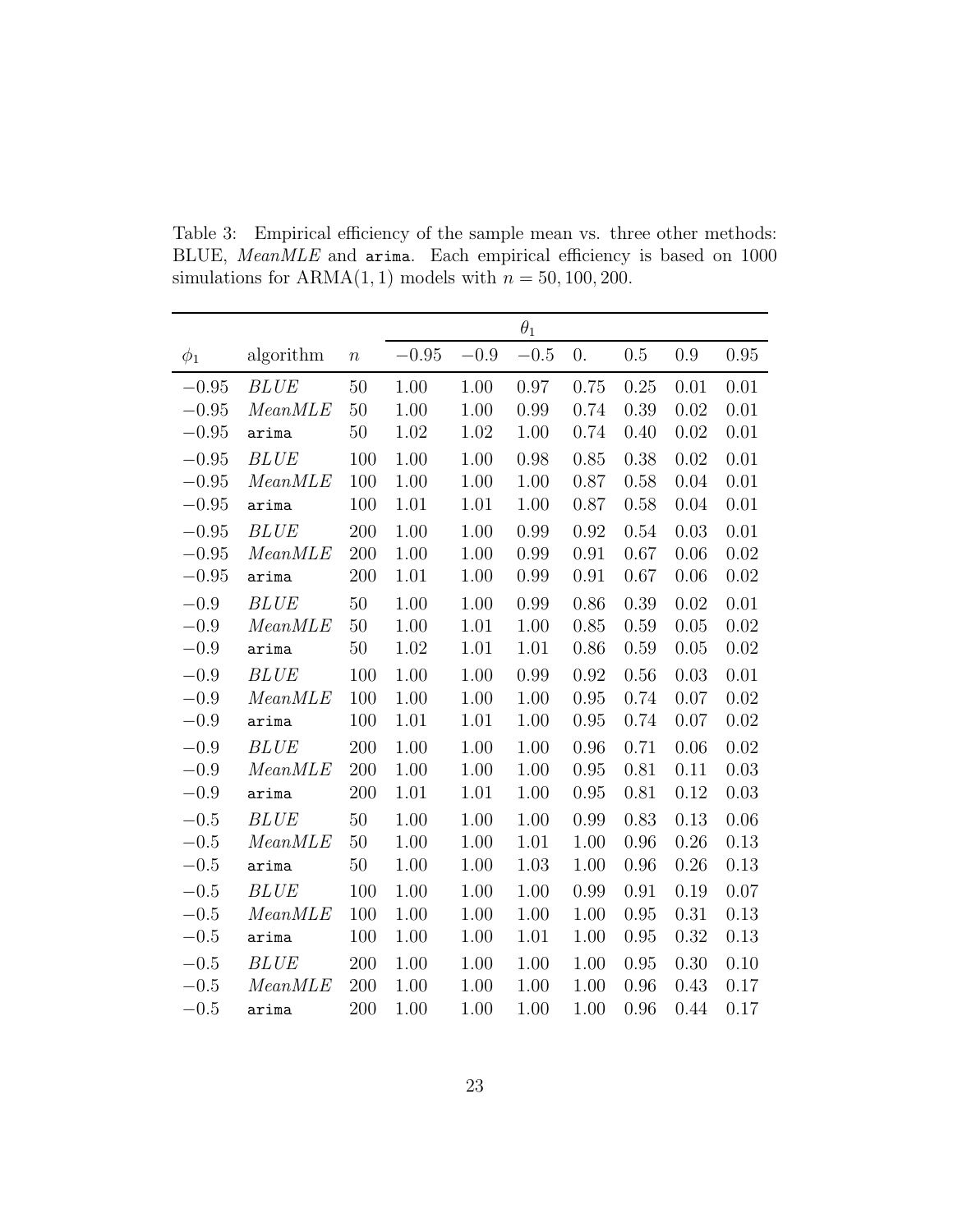|                  |                  |        |          |        | $\theta_1$ |          |          |      |      |
|------------------|------------------|--------|----------|--------|------------|----------|----------|------|------|
| $\phi_1$         | algorithm        | $\, n$ | $-0.95$  | $-0.9$ | $-0.5$     | 0.       | 0.5      | 0.9  | 0.95 |
| $\overline{0}$ . | <b>BLUE</b>      | $50\,$ | 0.99     | 0.99   | 1.00       | 1.00     | 0.96     | 0.34 | 0.18 |
| 0.               | MeanMLE          | 50     | 1.02     | 1.02   | 1.02       | 1.03     | 1.03     | 1.03 | 1.03 |
| $\overline{0}$ . | arima            | 50     | 1.03     | 1.03   | 1.03       | 1.02     | 1.03     | 1.03 | 1.03 |
| 0.               | <i>BLUE</i>      | 100    | 1.00     | 1.00   | 1.00       | 1.00     | 0.98     | 0.44 | 0.19 |
| 0.               | MeanMLE          | 100    | 1.01     | 1.01   | 1.01       | 1.00     | 1.01     | 1.01 | 1.01 |
| 0.               | arima            | 100    | 1.01     | 1.01   | 1.01       | 1.01     | 1.01     | 1.01 | 1.01 |
| 0.               | <b>BLUE</b>      | 200    | $1.00\,$ | 1.00   | 1.00       | 1.00     | 0.99     | 0.58 | 0.26 |
| 0.               | MeanMLE          | 200    | 1.00     | 1.00   | 1.00       | 1.00     | 1.00     | 1.00 | 1.00 |
| 0.               | arima            | 200    | 1.00     | 1.00   | 1.00       | 1.00     | 1.00     | 1.00 | 1.00 |
| 0.5              | <b>BLUE</b>      | 50     | 0.97     | 0.97   | 0.98       | 0.99     | 1.00     | 0.67 | 0.44 |
| 0.5              | MeanMLE          | 50     | 0.94     | 0.94   | 0.96       | $1.00\,$ | $1.03\,$ | 0.71 | 0.50 |
| $0.5\,$          | arima            | $50\,$ | 0.94     | 0.94   | 0.96       | 1.00     | 1.03     | 0.74 | 0.55 |
| 0.5              | <b>BLUE</b>      | 100    | 0.99     | 0.99   | 0.99       | 0.99     | 1.00     | 0.75 | 0.44 |
| $0.5\,$          | MeanMLE          | 100    | 0.96     | 0.96   | 0.97       | 0.99     | 1.02     | 0.72 | 0.43 |
| 0.5              | arima            | 100    | 0.96     | 0.96   | 0.97       | 0.99     | 1.02     | 0.74 | 0.44 |
| 0.5              | <b>BLUE</b>      | 200    | 0.99     | 0.99   | 0.99       | 1.00     | 1.00     | 0.84 | 0.54 |
| $0.5\,$          | MeanMLE          | 200    | 0.98     | 0.98   | 0.99       | 1.00     | 1.01     | 0.82 | 0.55 |
| 0.5              | arima            | 200    | 0.98     | 0.98   | 0.99       | 1.00     | 1.01     | 0.84 | 0.56 |
| 0.9              | <b>BLUE</b>      | $50\,$ | 0.89     | 0.89   | 0.90       | 0.91     | 0.93     | 1.00 | 0.97 |
| 0.9              | MeanMLE          | 50     | 0.81     | 0.81   | 0.82       | 0.94     | 0.91     | 1.05 | 1.03 |
| 0.9              | arima            | $50\,$ | 0.80     | 0.80   | 0.81       | 1.58     | 0.91     | 1.08 | 1.02 |
| 0.9              | BLUE             | 100    | 0.93     | 0.93   | 0.93       | 0.94     | $0.95\,$ | 1.00 | 0.96 |
| 0.9              | MeanMLE          | 100    | 0.85     | 0.85   | 0.86       | 0.93     | 0.93     | 1.10 | 1.06 |
| 0.9              | arima            | 100    | 0.85     | 0.85   | 0.86       | 0.93     | 0.93     | 1.09 | 1.04 |
| 0.9              | <i>BLUE</i>      | 200    | 0.96     | 0.96   | 0.96       | 0.96     | 0.97     | 1.00 | 0.96 |
| 0.9              | MeanMLE          | 200    | 0.92     | 0.92   | 0.92       | 0.95     | 0.96     | 1.06 | 0.96 |
| 0.9              | arima            | 200    | 0.92     | 0.92   | 0.92       | 0.95     | 0.96     | 1.04 | 0.97 |
| 0.95             | <b>BLUE</b>      | 50     | 0.88     | 0.88   | 0.88       | 0.89     | 0.91     | 0.99 | 1.00 |
| 0.95             | MeanMLE          | 50     | 0.78     | 0.78   | 0.79       | 0.91     | 0.86     | 1.02 | 1.03 |
| 0.95             | arima            | 50     | 0.77     | 0.77   | 0.79       | 0.91     | 0.91     | 1.01 | 1.01 |
| 0.95             | <b>BLUE</b>      | 100    | 0.89     | 0.89   | 0.89       | 0.90     | 0.91     | 0.98 | 1.00 |
| 0.95             | MeanMLE          | 100    | 0.80     | 0.80   | 0.81       | 0.89     | 0.87     | 1.08 | 1.18 |
| 0.95             | arima            | 100    | 0.80     | 0.80   | 0.81       | 0.89     | 0.87     | 1.08 | 1.14 |
| 0.95             | <b>BLUE</b>      | 200    | 0.93     | 0.93   | 0.93       | 0.93     | 0.94     | 0.98 | 1.00 |
| 0.95             | MeanMLE          | 200    | 0.87     | 0.87   | 0.87       | 0.92     | 0.91     | 1.11 | 1.32 |
| 0.95             | $\texttt{arima}$ | 200    | 0.87     | 0.87   | 0.87       | 0.92     | 0.91     | 1.13 | 1.29 |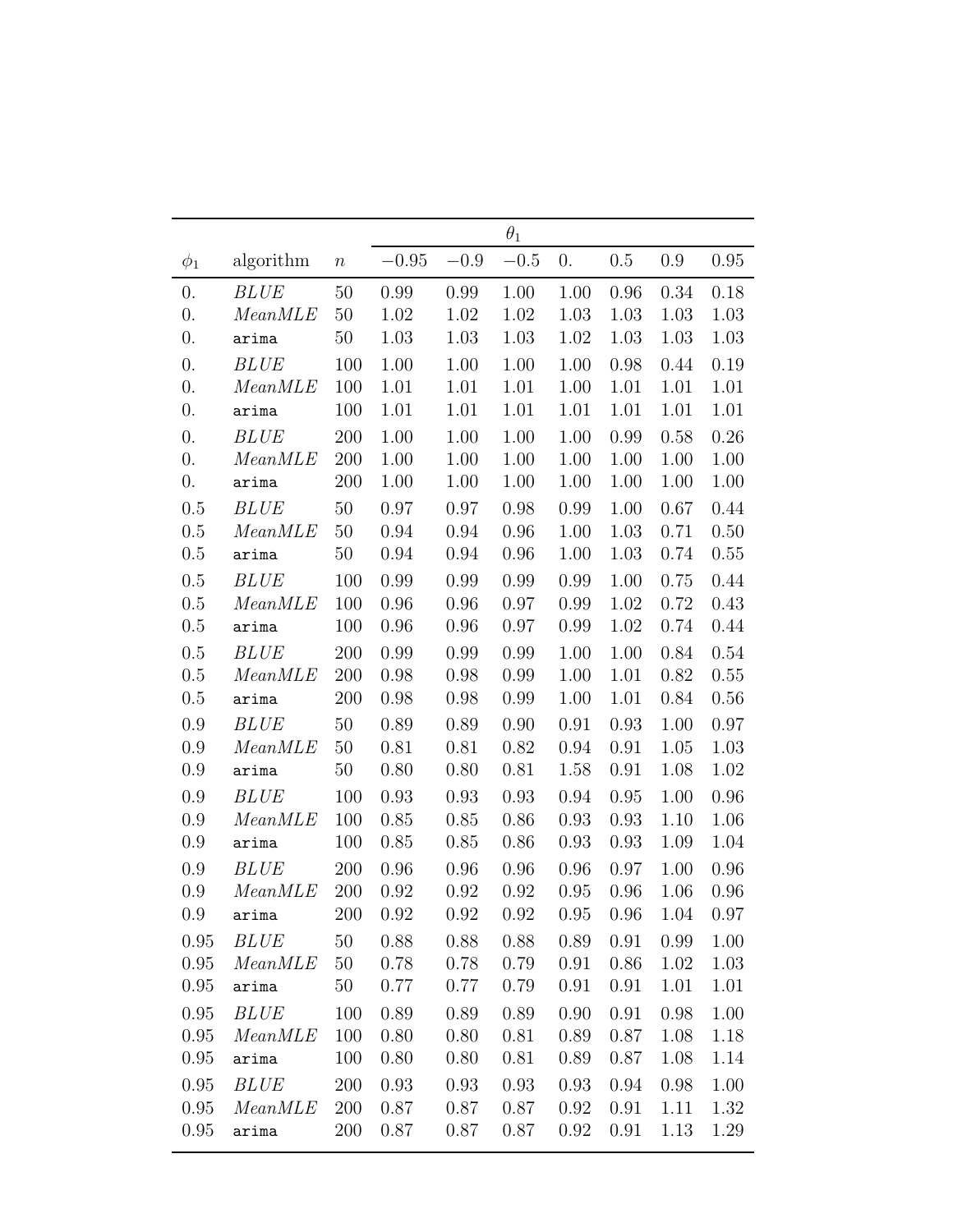

Figure 1: Kullback-Leibler discrepancy for  $AR(r)$  approximation to a  $MA (1)$  with  $\theta_1 = 0.9$  and  $n = 200$ .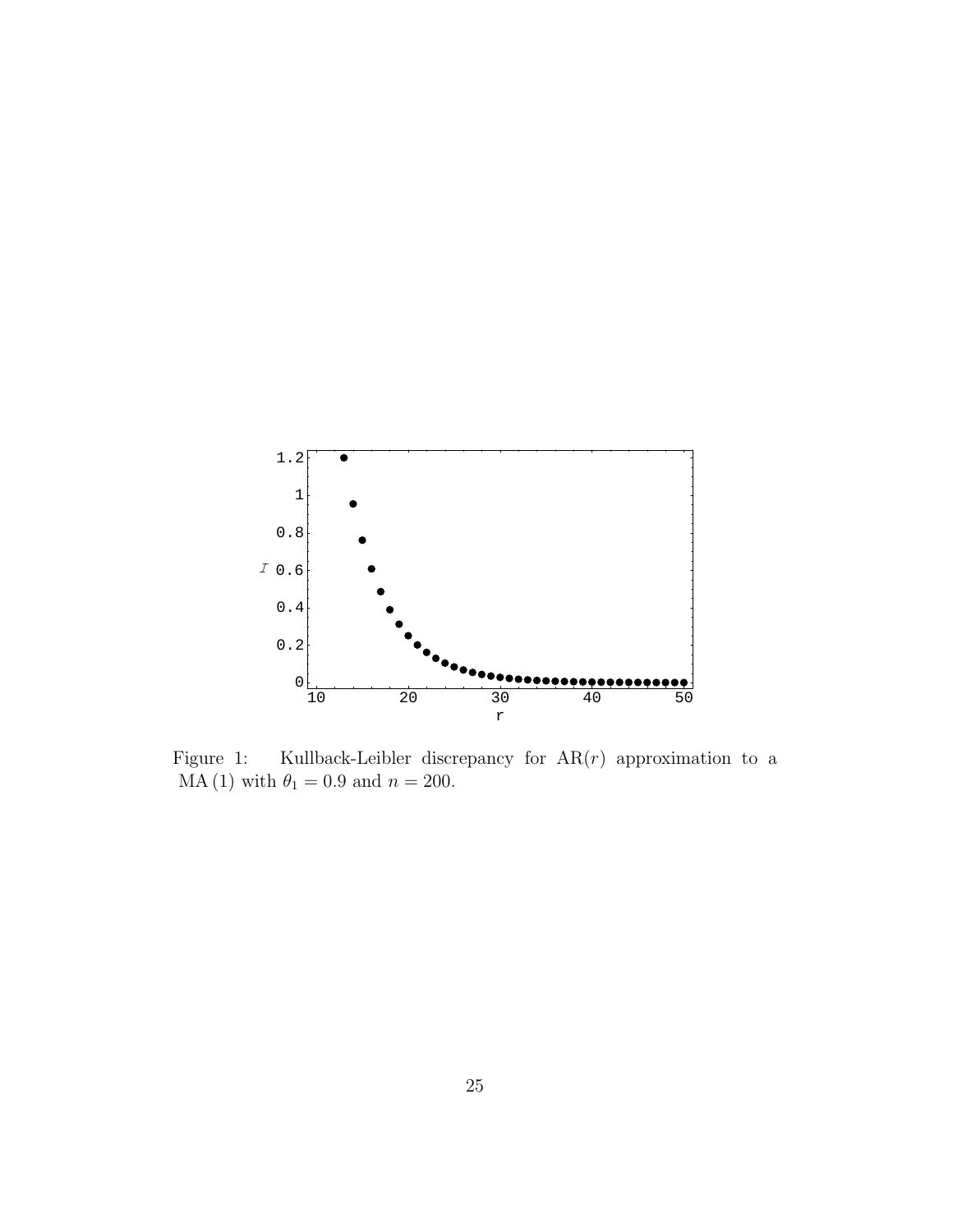

Figure 2: The vertical lines show the length of the 95% confidence interval for the statistical efficiency of SampleMean and Durbin vs. the MLE based on  $10^3$  simulations. 26